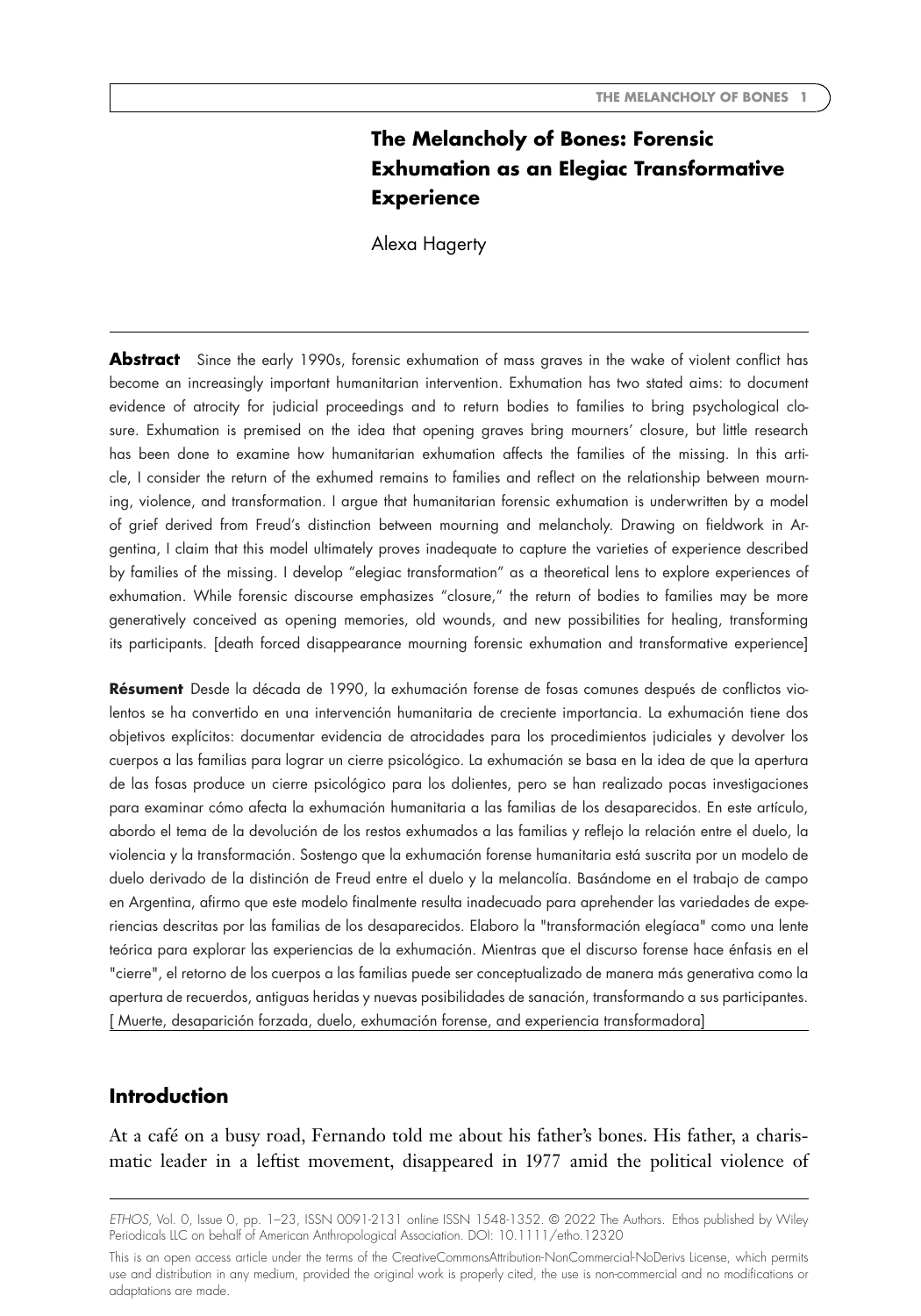Argentina's military dictatorship. His father's remains had been recently discovered during an exhumation of a clandestine mass grave. Fernando said the exhumation and identification had brought him closure: "It closes the story; it ends the grief." Then he lit a cigarette and said, "Yeah, it's true that it closes things, but in reality, it *opens*… Really, finding *mi viejo* wasn't the end; it was the beginning. The question is—the beginning of what?"

This article examines Fernando's question. What does exhumation end and what does it begin? What does it close, and what does it open? What sort of transformative experience does it offer mourners?

In the past 30 years, forensic exhumation of the dead has become a normative human rights practice (Gessat-Anstett and Dreyfus 2015; Renshaw 2013; Rosenblatt 2015). Exhumation in the wake of political violence has two aims: to provide legal evidence of human rights abuses that can be used in judicial processes and to bring closure to families of the missing by allowing the proper burial of the dead. Even where there is little or no hope of judicial recourse, exhumations may be carried out solely to return remains to families; this practice is known as "humanitarian exhumation" and is the focus of my research.

Exhumation is premised on the idea that opening graves bring mourners closure, but despite the clear intention of service, little research has been done to examine how humanitarian exhumation affects families of the missing (Blaauw and Lähteenmäki 2002; Preitler 2015; Robins 2013; Viaene 2009). Here, I consider the return of the exhumed remains of loved ones to their families and reflect on the relationship between mourning, violence, and transformation. I analyze how a model of grief derived from Sigmund Freud's distinction between mourning and melancholy underwrites humanitarian forensic exhumation. Yet this model ultimately proves inadequate to capture the varieties of experience described by families of the missing. "Elegiac transformation," as I develop it here, offers a richer paradigm to explore experiences of exhumation.

This article draws on 18 months of fieldwork in Argentina and Guatemala where my research centered on participant observation at active exhumation sites and forensic labs, as well as semi-structured interviews of families of the missing, human rights activists, and forensic practitioners. My research was carried out in 2016 and 2017, and my fieldwork in Argentina closely coincided with the 40th anniversary of the coup d'état that brought the military dictatorship into power on March 24, 1976. The country commemorated the anniversary during the year with memorials, academic conferences, media coverage, theatre, art, and protests and prompted self-reflection, soul-searching, and debate at a national and personal scale. People were thinking about violence, disappearance, and mourning, and they were keen to talk about it.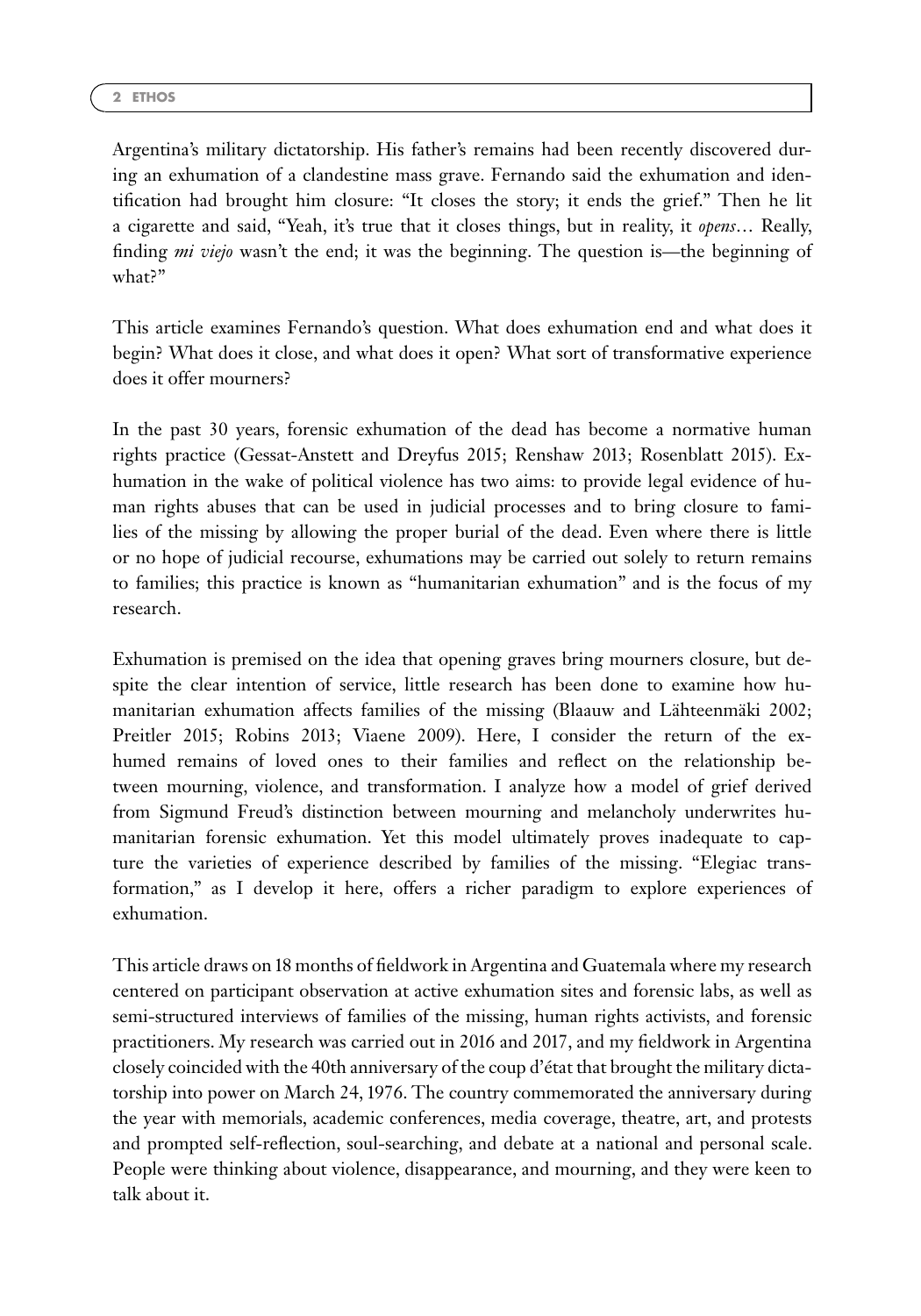## **The Closure Model**

The concept of "closure" is at the heart of humanitarian exhumations. As archeologist Layla Renshaw writes, an exhumation "satisfies the widely held belief that the recovery of human remains is indispensable in order to enact death rituals, enable healthy mourning, and achieve psychological closure" (2011, 11). The assumptions about the possibility and necessity of closure that inform forensic exhumation can be traced to a Freudian view of grief. The deeply influential 1917 essay, *Mourning and Melancholia*, presents Freud's theory of grief work (*Trauerarbeit*). He argues that while mourning is worked through in time, melancholy persists and "behaves like an open wound" (1968, 253). For Freud, healthy mourning demands the surrender of the attachment to the loved object. In melancholy, the mourner never fully accepts the loss as real. In other words, mourning ends, but melancholy is endless.

Freud's notion of grief work and his distinction between mourning and melancholy has deeply shaped understandings of grief in the West (Neimeyer et al. 2011; Radden 2000; Stroebe et al. 2013; Walter 1999). Even as contemporary theories expand, amend, contest, or strive to replace the Freudian model (Bonanno 2009; Boss 2006; Butler 2003; Cheng 2001; Eng and Kazanjian 2003; Valentine 2008), it obdurately influences our common-sense understanding of grief as a linear process of "working through" to reach "closure."

A second, related, common-sense understanding undergirding humanitarian exhumation is that closure requires the presence of the dead body. Scholars across fields make expansive claims about the role of human remains in mortuary ritual and grief. In *The Work of the Dead: A Cultural History of Mortal Remains*, historian Thomas Laqueur calls the requirement to bury the dead with ceremony a "universally shared feeling" (2015, 8) and locates its origins in deep history: "we care for the dead because humans have always cared for our dead" (2015, 5). Anthropologist Antonius C. G. M. Robben, in the introduction to the edited volume *Death, Mourning, and Burial: A Cross-Cultural Reader*, writes: "mortuary rituals are a true cultural universal" (2009, 18). Psychologist and grief researcher Pauline Boss writes that "there appears to be a universal human need to bury one's dead" and that people seem "to need a body to bury even when common sense suggested that the missing person was dead" (2004, 561). While disciplines stress different aspects, they converge on an understanding of the crucial importance of the presence of the dead body in mourning and funeral rites.

Psychology has long posited that absent a corpse, grief is inevitably rendered pathologically "complicated," "impeded," or "frozen" (Boss 2009; Rothaupt and Becker 2007; Valentine 2008). Pauline Boss, cited above, has offered an influential examination of missing people in her work on "ambiguous loss" (2009). Boss identifies two kinds of ambiguous loss: one in which the person is present but missing (as in dementia) and one in which the person is missing yet present (as in cases of forced disappearance like those in Argentina). In her book on the subject, first published in 2000, she concludes that for families of the disappeared, grief "defies closure" (6); without a body, mourners cannot resolve their grief.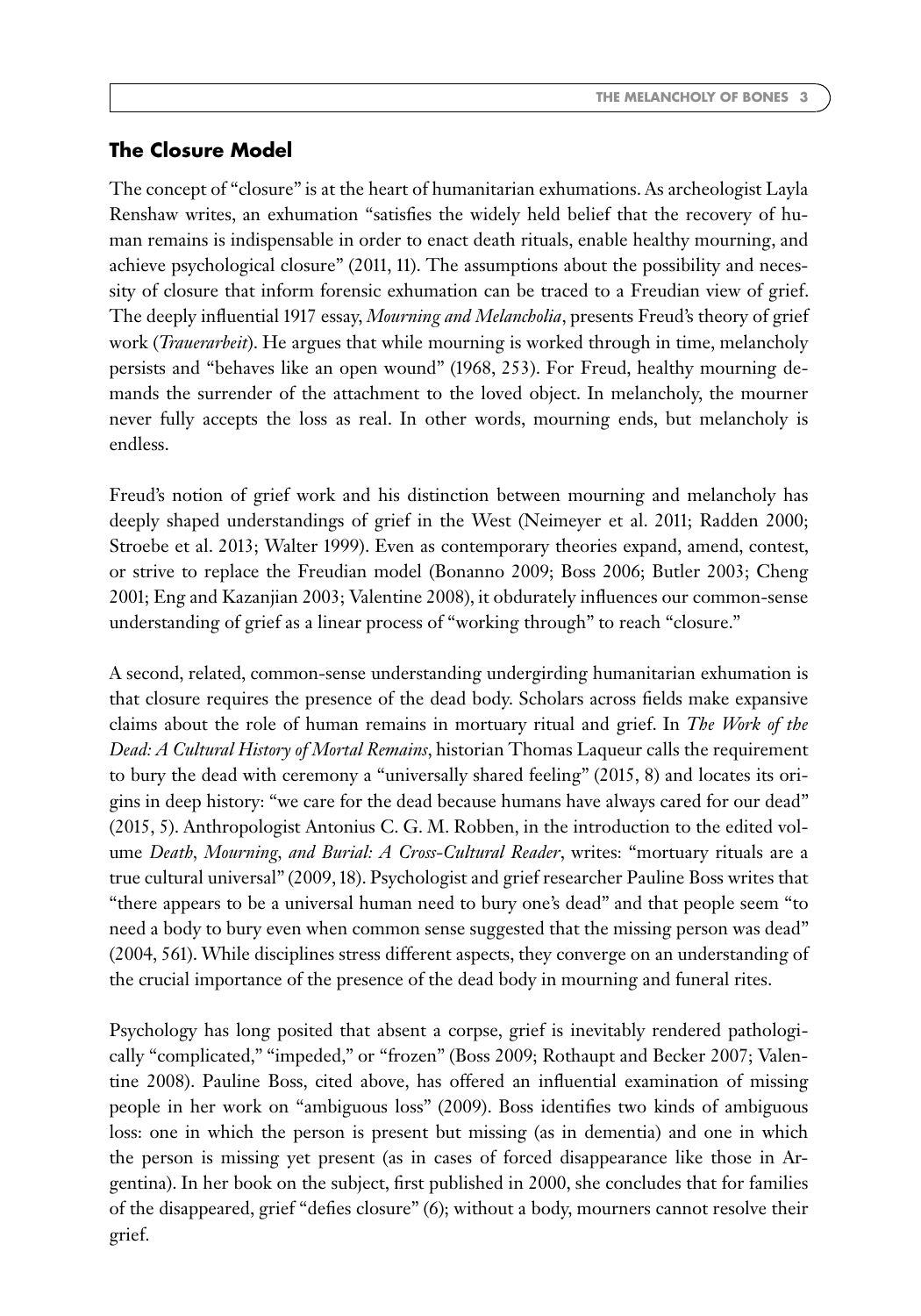Anthropology emphasizes the key role played by the corpse in mortuary ritual, a theoretical tradition drawing strongly on Robert Hertz's foundational work (Davies 2000; Engelke 2019; Hertz 1960). In his 1907 essay, *A Contribution to the Study of the Collective Representation of Death*, Hertz, a protégé of Emile Durkheim, theorizes death as a threat to social structure, addressed by funeral ritual, which transitions the dead to the status of an ancestor (Hertz 1960). Violent and untimely deaths are especially traumatic and socially disordering. In such "bad deaths," the "transitional period is indefinitely prolonged, and death is without end," leaving mourners in pain and the dead unsettled and potentially dangerous (Hertz 1960, 144). Mortuary ritual, marked by the care of the corpse, repairs the social fabric "by putting an end to the troubles of the soul" (1960, 61) and working to "end the mourning" of relatives—bringing peace to the dead and to the mourners (1960, 54).

The imprint of Hertz's work marks anthropological considerations of death, including exhumation (Bloch and Parry 1982; Metcalf and Huntington 1991). This influence may be explicit, as in Katherine Verdery's investigation of the "political lives of dead bodies" in which she references Hertz to argue that the exhumation and reburial of political figures in the post-Yugoslav context reaffirmed political communities (1999, 108). Or it may be implicit, as when Antonius C. G. M. Robben writes of exhumation in the Argentine context that "the identified dead could be then be restored to their proper place in society through mortuary rituals and memorials," a distinctly Hertzian claim (2018, 137).

Twin common-sense understandings structure humanitarian forensic practice: The presence of the body is necessary for healthy grief, and healthy grief depends on closure. Forensic teams and sponsoring agencies like the Red Cross and United Nations explicitly reference these understandings, which I will call "the closure model," when describing their aims and commitments. An International Center for Transitional Justice report lists "closure through a traditional funeral" as one of the primary objectives of exhumation (Bickford et al. 2009, 29). In 2014, the director of the Guatemalan anthropology team, Fredy Percelli, gave a TED talk entitled *A forensic anthropologist who brings closure for the disappeared*. The International Commission on Missing Persons continues to seek forensic identification of human remains from the conflict in Bosnia and Herzegovina; their head of the program said of these efforts that they promise to "bring closure to a substantial number of families" whose relatives went missing during the conflict (ICMP 2018).

The concept of closure pervades forensic discourse, operating as a common-sense justification. A commitment to closure is not confined to mission statements and media blurbs. In my fieldwork, I found that for members of forensic teams, providing closure for families of the missing is a deeply held value and provides powerful personal motivation for the difficult work of exhumation (Hagerty 2018).

Yet a difficult truth of exhumation is that many bodies will never be found. The cruel logic of disappearance and clandestine mass graves rests on hiding bodies. Despite enormous effort and rapid advances in technology, most excavations have only modest rates of identification,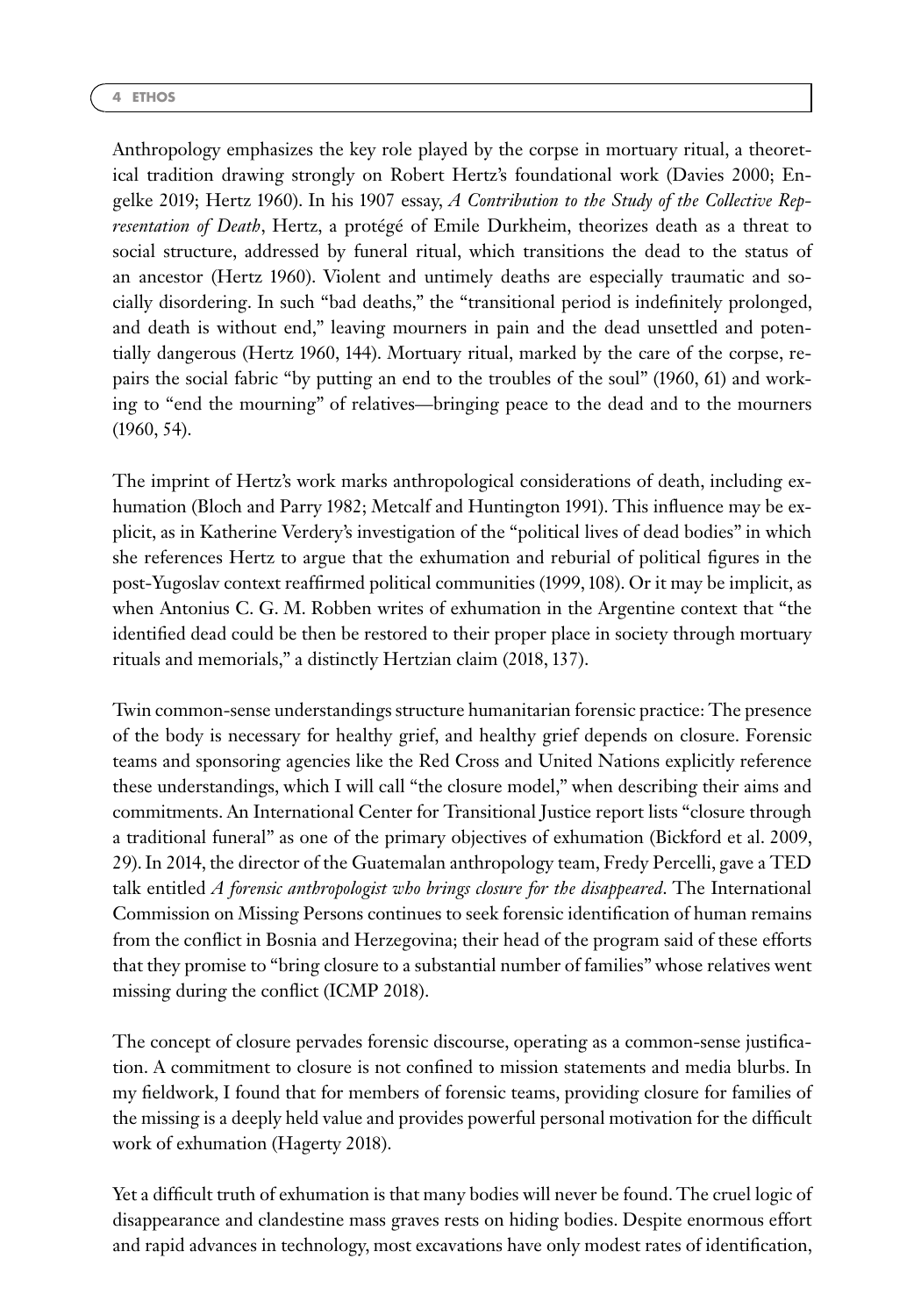and many sites of violence will never be explored due to lack of political will or funding and other constraints (Crossland and Joyce 2015; Ferrándiz and Robben 2015; Gessat-Anstett and Dreyfus 2015). According to the closure model, this necessarily means that many families can never have the chance to properly mourn because they will never recover the body of their missing loved one.

## **Mothers and Scientists**

To understand humanitarian exhumation and its commitment to the closure model, it is useful to consider the origin of the modern forensic practice, which emerged in Argentina in the immediate aftermath of the military dictatorship of 1976–1983. During the dictatorship, the military relied extensively on the practice of disappearance to terrorize the population. Tens of thousands of people, as many as 30,000, were abducted, tortured in secret prisons, and murdered. Their fate was unknown; bodies were hidden, most often buried in clandestine mass graves.1 Leftist activists, students, journalists, public intellectuals, and labor leaders were primary targets (*Comisión Nacional sobre la Desaparición de Personas* 1984; Romero 2013).

The disappearances gave rise to one of the most effective and globally influential protest movements of the 20th century—the *Madres de Plaza de Mayo*. In 1977, mothers of the *desaparecidos* began gathering in public, marching in silent circles with white kerchiefs made of baby diapers tied under their chins and photographs of their missing sons and daughters pinned to their clothes, demanding to know the whereabouts of their children. Their efforts proved central to ending military rule (Romero and Brennan 2013).

In the first months following the collapse of the dictatorship, the Argentine forensic team, Equipo Argentino de Antropología Forense, or EAAF, formed to search for the bodies of the disappeared.What began as a group of graduate students motivated by activism at a moment when Argentina's return to democracy was in no way certain, rapidly became an enduring international force. Pioneering the application of forensic and archeological methods to the investigation of human rights abuses, EAAF established itself as the "world's first professional war crimes exhumation team" (Keenan and Weizman 2011), spearheading the theory and practice of modern exhumation.

The EAAF's early search for the desaparecidos formed an important aspect of Argentina's attempt to grapple with the violent legacy of dictatorship, but it also had much wider implications. The Argentine case has played a significant role forging practices of transitional justice on an international scale. Argentina's early truth commission, *Comisión nacional sobre la desaparición de personas* formed in 1984, its public trials of high-ranking military, its use of scientific forensic evidence to prove human rights abuses, and the organization of mothers as a powerful political force have influenced other countries' procedures. Argentina was key in the dramatic, widespread, and sustained legal shift to hold political leaders criminally accountable for human rights abuses and helped trigger what Kathryn Sikkink (2011) has influentially theorized as the "justice cascade" of the late 20th century. In the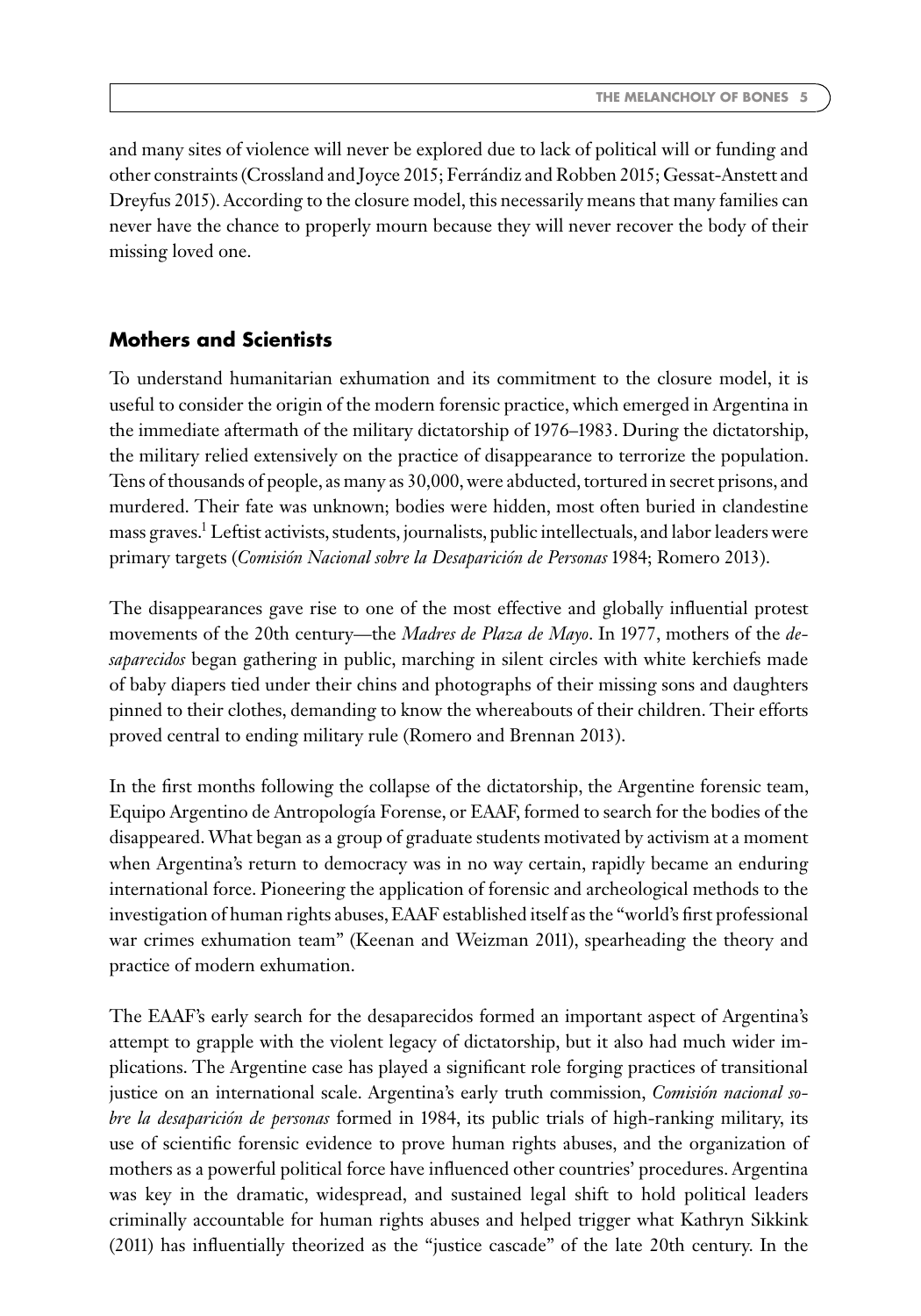words of political scientist Iosef Kovras, Argentina was the "Big Bang" of transitional justice (Kovras 2017).

From its inception, the EAAF has shaped international forensic practice and played a decisive role in initiating what scholars term the "forensic turn" in human rights (Gessat-Anstett and Dreyfus 2015). Drawing on the concept of "epistemic community" (Adler and Haas 1992), meaning an informal network of experts whose shared knowledge and values influence policy decisions, Kovras (2017) argues that the EAAF is at the heart of the "forensic epistemic community." According to Korvas, the Argentine team has played a crucial role in developing and diffusing forensic norms of practice on an international scale.

By the mid-1990s, the EAAF had worked in over 40 countries and on the most wellpublicized cases of political violence of the era, including Iraq, Cyprus, the Democratic Republic of Congo, and the former Yugoslavia. The EAAF has helped to establish other forensic teams, including the Guatemalan Forensic Anthropology Foundation, the Chilean Forensic Anthropology Team, and the African School of Forensic Sciences and Human Rights, and it continues to provide forensic training and capacity-building around the world (Fondebrider and Bosio 2014).

The hallmark of EAAF's forensic practice is its "family-centered" approach, which has been widely diffused due to EAAF's influential position in the forensic epistemic community. The EAAF's emphasis on the needs of families is deeply rooted in the Argentine political experience and can be understood as a permutation and continuation of the political force of the families of the missing, particularly the Madres, in resisting the dictatorship.

As a founding member and current director of the team, Luis Fondebrider describes its genesis: "The reason we talk today about forensic science is because many families and human rights organizations without any knowledge about science and mainly women desperate to know what happened to their loved ones began to ask for help…. It was the initiative of the families and Mothers in Argentina" (quoted in Kovras 2017, 96). Recent scholarship has traced the forensic practices of EAAF, notably its emphasis on the family's experiences of grief, which springs directly from the Argentine political experience (Kovras 2017; Rosenblatt 2015). What has been missing from these accounts, and what I address here, is the role of Argentina's deep commitment to psychoanalytic thought in shaping international humanitarian exhumation practice.

# **El Mundo Psi**

Argentina is a society deeply steeped in psychoanalytic thought (Balán 1991; Dagfal 2009; Lakoff 2003; Plotkin 2003; Robben 2005). Psychoanalysis rose to popularity in the 1930s and has dominated psychotherapeutic practice ever since. According to the World Health Organization (2005), Argentina has the most psychologists per capita of any country in the world (154 psychologists for every 100,000 inhabitants); the runner-up, Denmark, has half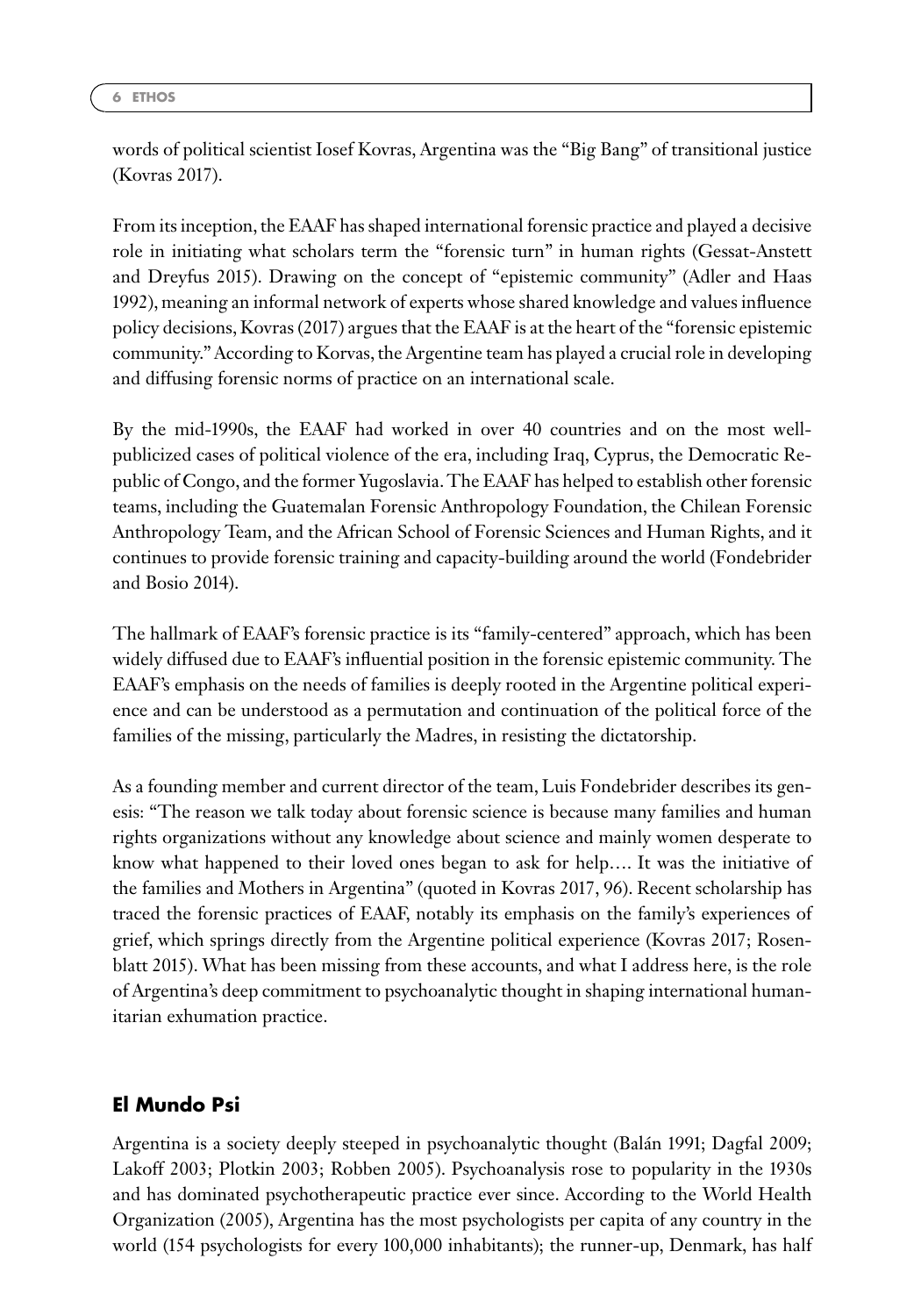the number. Astonishingly, the city of Buenos Aires has over 1200 psychologists for every 100,000 inhabitants (Alonso and Klinar 2015). While not every psychologist in Argentina practices psychoanalysis, the influence of psychoanalysis is widely felt. Anthropologist Sean P. Brotherton writes, "the practice of psychoanalysis is almost ubiquitous in contemporary Argentina" (Brotherton 2016), a proliferation often referred to as "el mundo psi."

Scholars have pointed to a variety of factors contributing to the predominance of psychoanalytic thought in Argentina, including the role of large-scale immigration (Plotkin 2003), preoccupation with national identity (Bass 2006), marking social status (Hollander 1990 and 1992), intellectual orientation toward Europe (Dagfel 2009), and political and economic instability (Bass 2006; Hollander 1992; Plotkin 2003).

Although Argentina has produced no clear national psychoanalytic school, psychoanalytic thought pervades society, from newspaper columns to television talk shows, podcasts, jokes, and memes (Marsilli-Vargas 2016). A neighborhood in Buenos Aires is known as "Villa Freud" because it is so densely packed with psychoanalysts' offices. The World Association of Psychoanalysis, the pre-eminent international Lacanian association, was inaugurated in Argentina in 1992 with meetings alternating between Buenos Aires and Paris (WAPOL 2019). The Argentine Psychiatric Association embraces psychoanalytic approaches (Brotherton 2016; Damousi and Plotkin 2012). Argentine public hospitals regularly use psychoanalysis (Bonnin 2018), and while the rest of the world abandoned talk therapy in favor of biomedical approaches in the 1990s, Argentina staunchly clung to psychoanalysis (Dagfal 2009; Lakoff 2003).

In the aftermath of the dictatorship, Argentine psychological research has addressed questions of grief and mourning posed by political violence, disappearance, and death. Given the predominance of psychoanalytic thought in the country, this theorization hews closely to the theories of mourning and melancholia proposed by Freud and elaborated by Melanie Klein and Jacques Lacan. Family members of the disappeared are largely seen as suffering from melancholia, the "open wound" described by Freud. An emblematic passage reads, "survivors of the disappeared face endless melancholia" (Taiana 2014, 95). Although theorization of grief and mourning cleaves closely to classic psychoanalytic convention, some Argentine psychologists have proposed unique features of the grieving process with the disappearance. Psychoanalysts María Pelento has developed the theory of "special mourning" (*duelos especiales*) that centers on the "absent presence" (*la presencia ausente*) of the body and contains aspects of both mourning and melancholia as described by Freud (Braun and Pelento 2006; Kijak and Pelento 1985).

The Argentine dictatorship targeted leftist activists, students, journalists, public intellectuals, and labor leaders for the disappearance. The desaparecidos were largely members of well-educated, urban, middle-class families with left-leaning politics. Founding members of the EAAF, who were university students when they formed the team, are also part of this demographic.2 Families of the missing and founding members of EAAF largely belong to the social groups most influenced by psychoanalytic thought and "el mundo psi."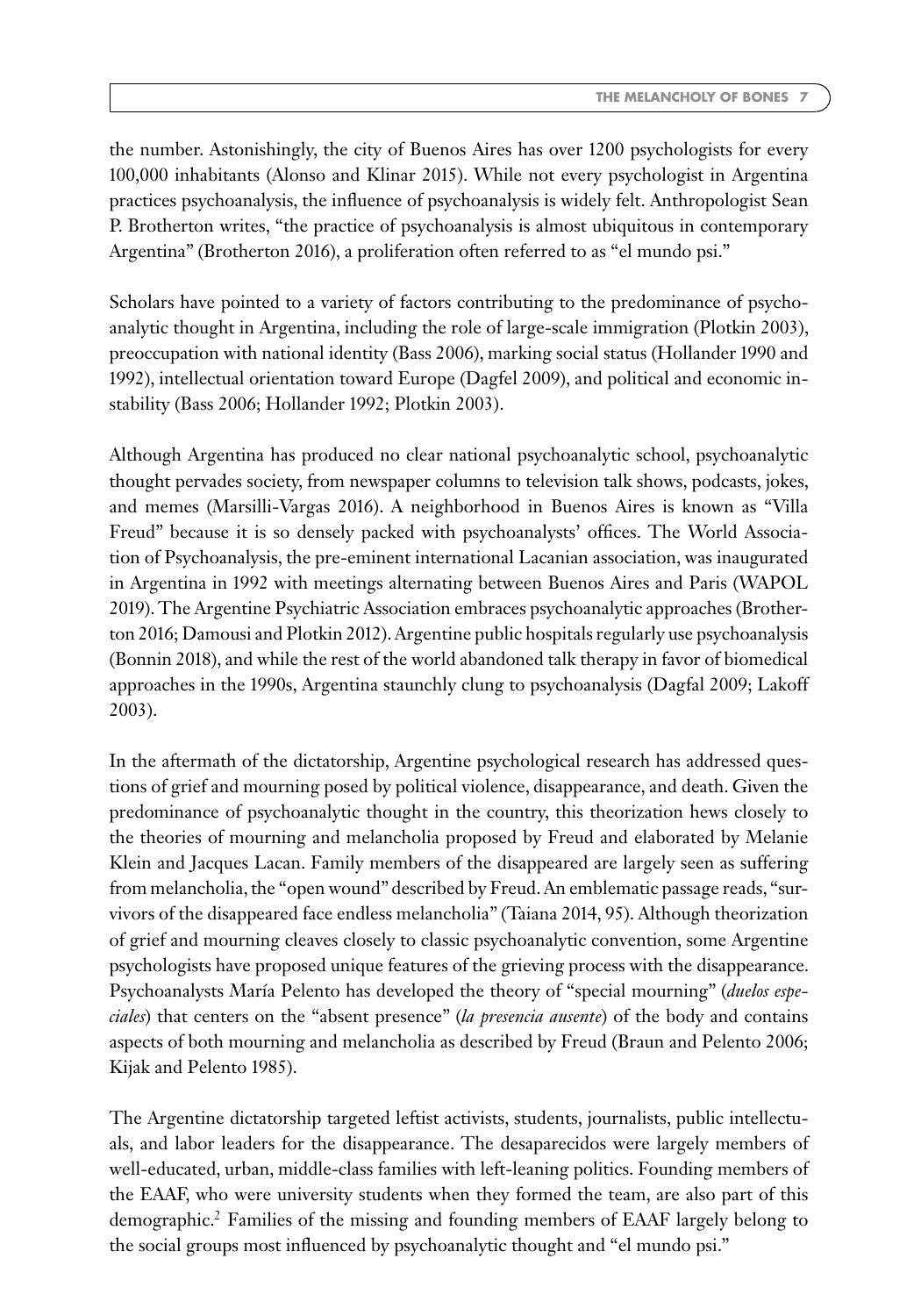As previous research has suggested, psychoanalytic frameworks play an important role for families of the disappeared as they grapple with their experiences (Corti 2010; Robben 2005; Taiana 2014). Likewise, my research suggests that psychoanalytic frameworks deeply inform how individual forensic team members make sense of their experiences (Hagerty 2018). Argentine psychoanalytic frames of reference inform the "family-centered" model pioneered by the EAAF, and the closure model of grief consequently is diffused through the epistemic community of forensics. Through this inscription, the EAAF has propagated, not only technical practices, but also affective practices—exhumation's emergent "orders of feeling" (Stodulka 2019), which shape how grief is appraised, experienced, and displayed.

## **Antigone**

Fernando was 18 months old when his parents were kidnapped and taken to secret prisons. Like many children of the disappeared, Fernando cannot remember his father, "at least not on a conscious level," as he puts it. He peppers his conversation with references to Freud and Lacan and to conversations he's had with his analyst. He tells me that to grieve, and to emerge from that grief, "I had to kill my father."

After our conversation, I tracked down a passage I had half-remembered: "The work of mourning involves killing the dead. The mourner has the choice of killing the dead or dying with them" (Leader 2009, 172). In this Lacanian-influenced text, "killing the dead" refers to the process of shifting the lost person to a new symbolic space (ibid.).

Lacan developed his thoughts on mourning by engaging with the Greek tragedy *Antigone*. In its barest outline, the tragedy tells the story of Antigone whose brother Polynices dies attacking Thebes. Creon, the ascendant king, declares that Polynices shall not be buried or mourned, on pain of death. The grieving Antigone defies this royal decree, and in punishment, Creon shuts her alive in a cave. Creon changes his mind, but too late, Antigone has already hung herself.

Lacan reads Antigone as caught between two deaths: actual and symbolic. Her single-minded quest to bury her brother costs her life. For Lacan, suspended between deaths, Antigone represents pure desire. She radiates an "unbearable splendor" (Lacan and Miller 2013, 243). For Slavoj Zˇizˇek, her single-minded desire is her "monstrosity" (2000, 669). Her refusal to loosen her bonds to her brother and situate him in a new symbolic space—to "kill the dead"—is fatal but heroic.

There is a trace of Antigone's splendor and monstrosity in something the son of a disappeared father once told me. He said that if he could have one thing in life, a single wish fulfilled, he would wish to know where his father lies. A father himself, he felt guilty about this desire: "I know I should wish something for my son, wish for his success." But his deepest desire was to find his father's body. The dead father eclipsed the living son.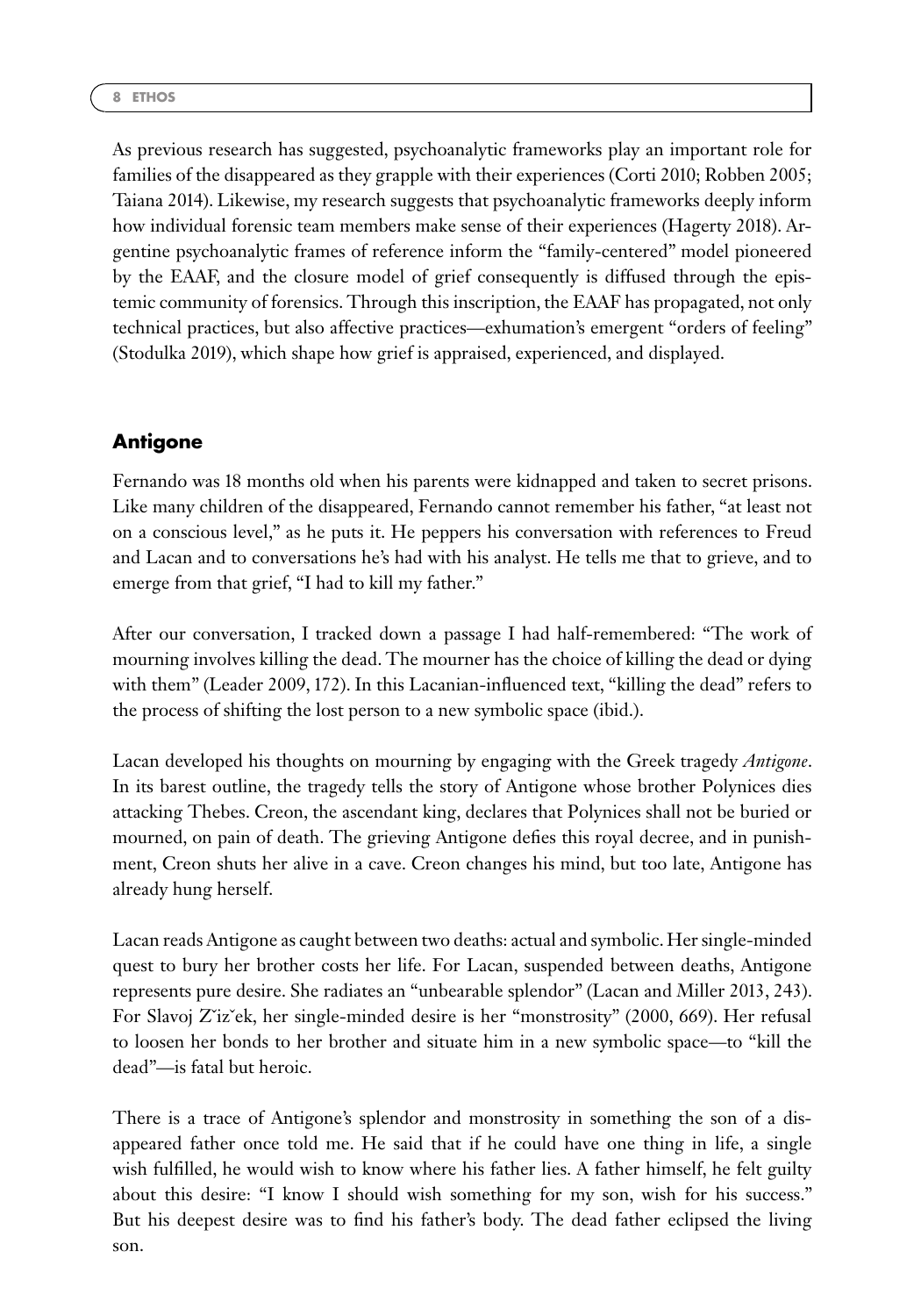Fernando grew up worshipful of his revolutionary father, a charismatic leader in a popular leftist organization. "But that's not the whole story." His father, as Fernando sees it now, was reckless in his commitment to his cause. When Fernando's mother discovered she was pregnant, she asked him to stop. He refused, and they separated. When his brother, a leader in the same political faction, was disappeared, he continued. "He was courageous, but he was also crazy. His parents begged him to go to Brazil. Everyone knew what would happen. And it did." For Fernando, to kill the father is to dismantle and abandon the heroic figure he had imagined as a child and to recognize in fragments of stories, photos, and bones, a human being—brave, flawed, mysterious. Like Antigone, Fernando's father was singleminded in his desire. "He chose the revolution over everything else." Fernando pauses. "Over me."

### **Webs of Transformation**

Humanitarian exhumation is inextricably linked to other transformative experiences, to disappearance and its traumatic uncertainties. It is tied to experiences of political violence and oppression and loss of trust in social institutions (Robben 2000). For Fernando and other sons and daughters of the disappeared, it is connected to a radically altered childhood— being raised by grandparents, moving to a new city, or perhaps fleeing the country. In cases of illegal adoption, in which the junta kidnapped pregnant women and secretly gave their infants to families loyal to the regime, it is bound to the most intimate forms of self-knowledge and identity.

Each of these experiences is transformative in its own right. Under any circumstances, death profoundly alters the lives of survivors, transforming a child into an orphan, a husband into a widower, a mother into a grieving mother. Exhumation cannot be isolated from these other transformative experiences. Inseparable from this web, yet exhumation is a thread that carries its own power, does its own transformative work.

Fernando tells me he and his partner are trying to have a child, something she has wanted for a long time: "I wasn't ready until now." He says that finding his father's body has made him ready for fatherhood: "I told you before that it ended grief, but what it really did was unlock me emotionally. So that now I think, yes, I can make myself emotionally available and create a family." Exhumation, in Fernando's case, transforms a son into a father.

#### **Making Bones Real**

As part of its family-centered model, the EAAF invites families to the forensic lab, where a team member will answer technical questions, and if the family wishes, articulate whatever remains of the skeleton. Fernando went to the lab. He did not really want to go, but he did out of a sense of obligation and a worry that if he skipped it, he might someday wish he had gone. Fernando and other members of his family gathered around as a team member laid his father's bones on a table and pointed out the salient forensic features. Fernando says, "Of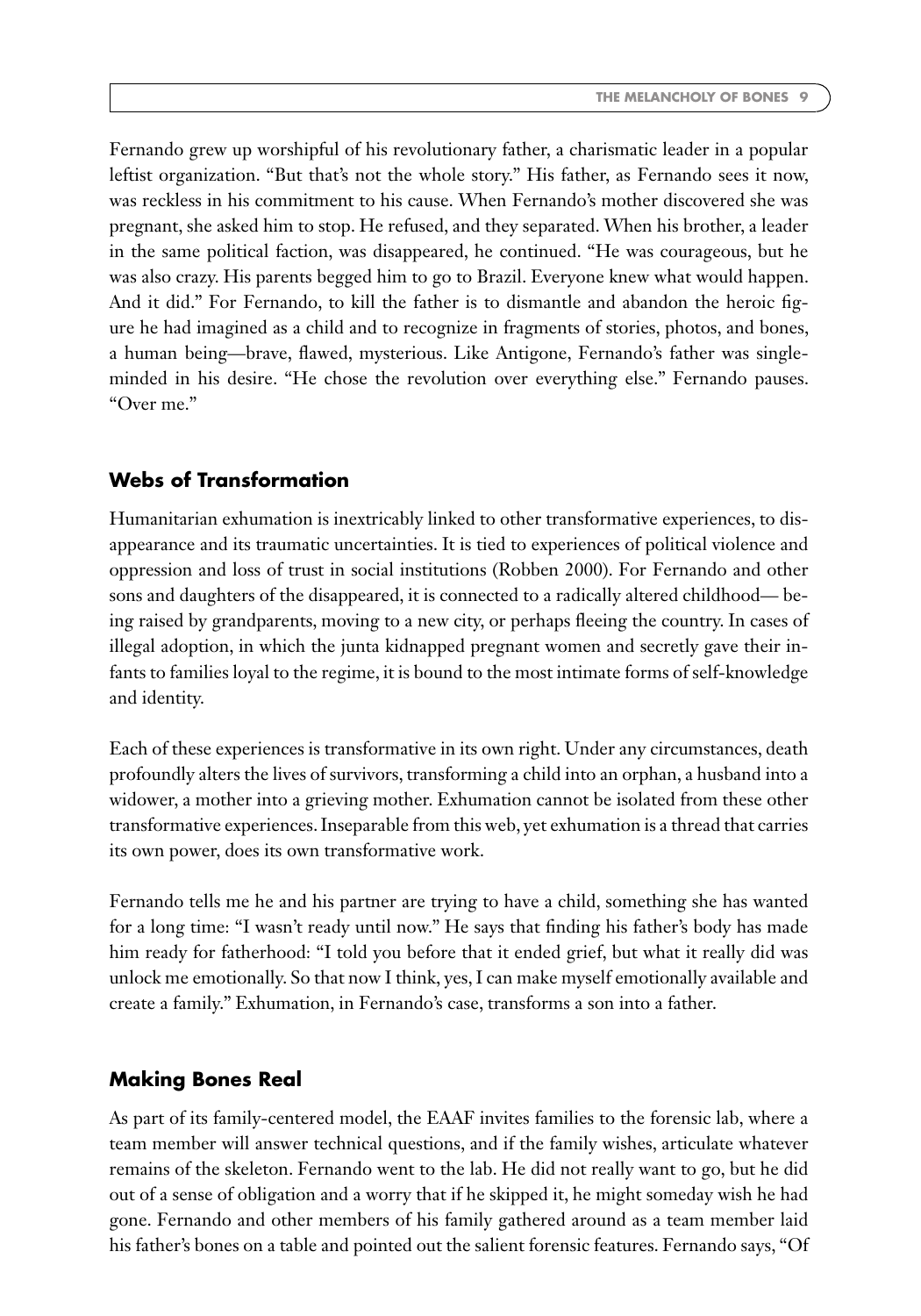course, I *believed* it was him, but I didn't *feel* it was him. Not when I saw him in the lab, and not when they gave me the urn."

Fernando kept the urn with his father's remains with him constantly in the days before the funeral. He even slept with it by his side. He tells the story in comic terms. "My girlfriend wouldn't share the bed; she thought it was creepy as hell!" he says, laughing. But then his tone turns serious: "I wanted to feel something, but I didn't. I kept trying, but it didn't happen."

Imagining bones as people is hard. Many remains are found incomplete, and a family often receives only a few bones or even a fragment of bone (Crossland and Joyce 2015; Renshaw 2011; Wagner 2008). To link a bone fragment to a person is a difficult act of imagination. The work of making the translation involved in imagining a skeleton, a fragment of bone or a DNA match as the missing person is significant—and that work is largely left to the family to figure out for themselves.

The difficulty families face when presented with a fragment of a bone and a scientifically positive identification became clear when I spent a rainy winter morning with Dulce, whose brother had been found in *Pozo de Vargas*, an industrial well used to hide bodies during the dictatorship. The forensic team had recovered only part of his pelvis, from which a DNA match had been made. Dulce said, "It is good to find even a piece of bone. It gives you something to write your grief on." But she was also disturbed by this fragment and remarked several times, "Is this really him?" and "What happened to the rest of him?"

Dulce spoke with such immediacy that I felt the bone fragment was present, that it must be somewhere in the small apartment. I knew this was impossible. It would not be allowed, and anyway, Dulce had said on the phone that her family held a funeral service and buried the fragment, after some debate about what was to be done if more pieces were later identified. Still, I searched the windowsill with its seashells and chunks of driftwood faded white, which looked like bones.

The immediacy of Dulce's preoccupation may have been a sign of trauma, with its hallmark temporal disturbances in which the event that could not be integrated into an experience at the moment of rupture in the past continues to surface, vital and electric, butting into the present (Ehlers and Steil 1995). Her narrative felt loosened from structures of time, place, and even the boundaries between people. She described learning that her brother had been found: *"Hubo tres días que no salí de acá, tenía una cara desfigurada, pero mi hermano era un tipo muy lindo, muy bello como persona, es un poeta."* (I didn't leave [the house] for 3 days. My face [which in Spanish can also be understood as "his face"] was disfigured, but my brother was a handsome guy, a beautiful person. He is a poet.)

The way that Dulce's narrative shifted in time calls to mind what Charles Briggs writes about lament: "The presents that each performer constructed were not bounded points in a linear trajectory but sites in which shifting, violent, and unavoidable juxtapositions of multiple temporalities emerged" (Briggs 2014, 318). Of all the people I interviewed, Dulce seemed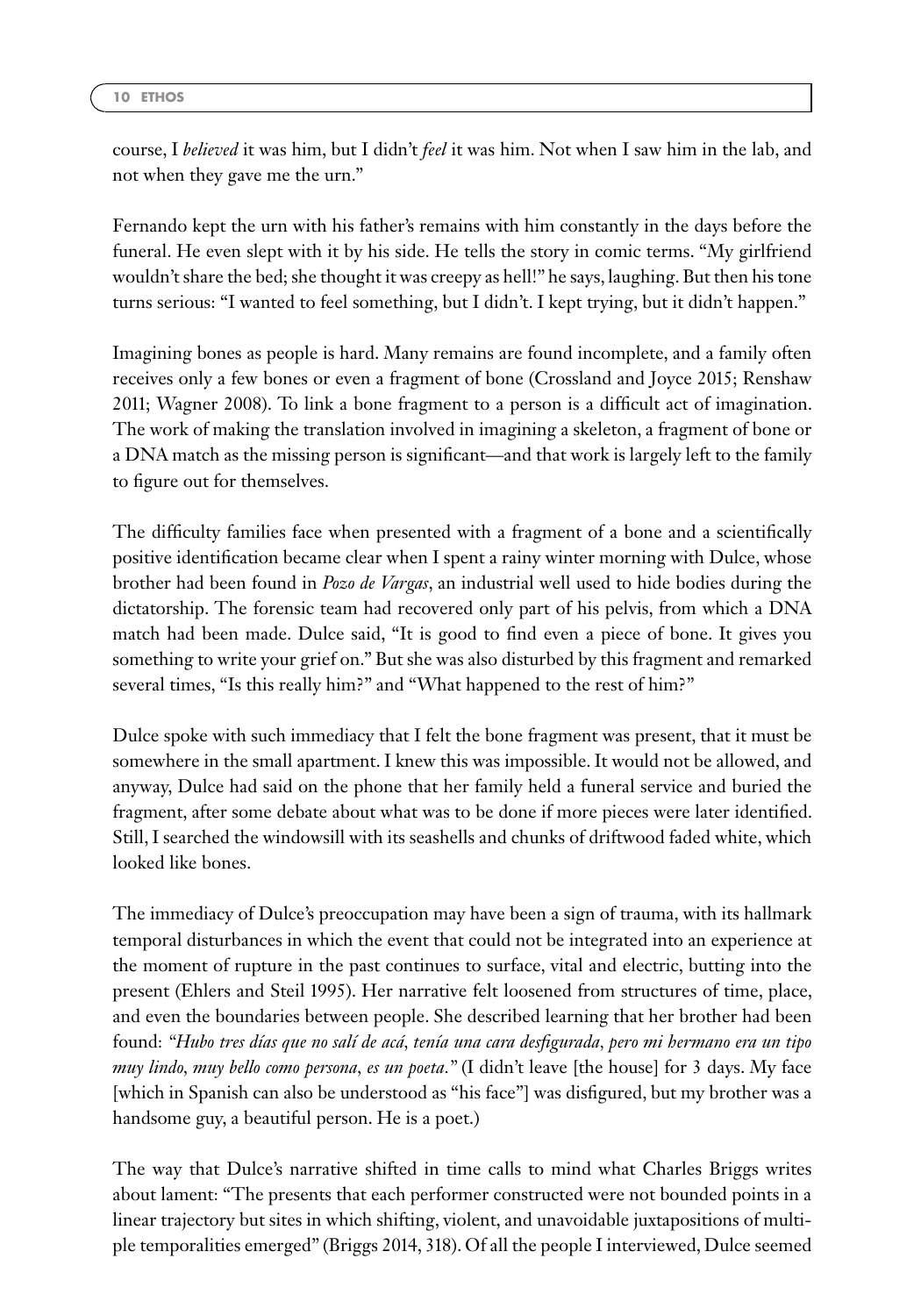to bear the most open wounds. She insisted that finding the fragment had brought her "peace" and "healing," but in the next breath she said, "it has destroyed me."

In some sense, exhumation is an inherently melancholic act. Zˇizˇek writes: "Melancholy occurs when we finally get the desired object, but are disappointed in it" (2000, 662). In this sense, exhumation can be nothing other than melancholic: The "desired object" is the missing person; but the "getting," the return, is always only bones. Exhumation never brings back the beloved.

A member of the forensic team told Dulce's family they were lucky to have identified the bone fragments. This remark made Dulce's sister angry, and she retorted, "Lucky? How so?" A brother's murder cannot be lucky. Later in the conversation, Dulce said, "But we were lucky, even if the word is shocking." She mentioned that in other secret prisons and torture centers, bodies were burned, and no identifications can be made. Of the return of the bones, she said, "It's a complicated situation. I've had a lot of therapy in my life. I've suffered from melancholy (*yo sufría de melancolía*)."

I stopped the interview early. I sat with Dulce drinking yerba mate and playing cards until her son came home, not wanting to leave her alone. Months later, in the depths of *Pozo de Vargas*, as I scraped mud from bones, I often thought of Dulce. I wondered if the fragment of bone I was touching belonged to her brother, and if it did, would it bring her healing or pain?

The evening before Fernando's family buried his father's bones at the cemetery, they gathered for an informal memorial. A cousin brought a forgotten home movie, an old super-8 unearthed from a closet. The short clip showed Fernando's father, 20 years old, at a backyard *asado*, barbecuing, joking. Fernando watched the clip over and over. He was mesmerized by the swing of his father's arms, how he turned his head, how he squinted. It was the first time Fernando had seen his father in motion other than in dreams.

Only by chance had Fernando seen the film in the presence of his father's bones. The movie could have been found earlier or later, played at another time. Yet the bones and film were present in the same room. Their meeting gave rise to a tension, a temporal and emotional disjuncture. The movie was from the past; the bones were in the present. The body in the film was alive and moving; Fernando recognized his father. The body in the urn was unmoving and lifeless; Fernando could not recognize his father. Which was more his father, the flicker of light on the screen or the bones in the urn?

Human remains offer definitive proof of death. Exhumations are structured by this truth. In a trial, remains provide legal evidence. For a family, they resolve uncertainty about the fate of the missing person. In the griefwork model, human remains prove to mourners that the death is real, offering an experience of "reality testing," a crucial psychological step in decathexis and closure. But as Fernando confronted his father's bones, his experience was not about reality testing so much as reality making. Reality testing says, "I can't believe it is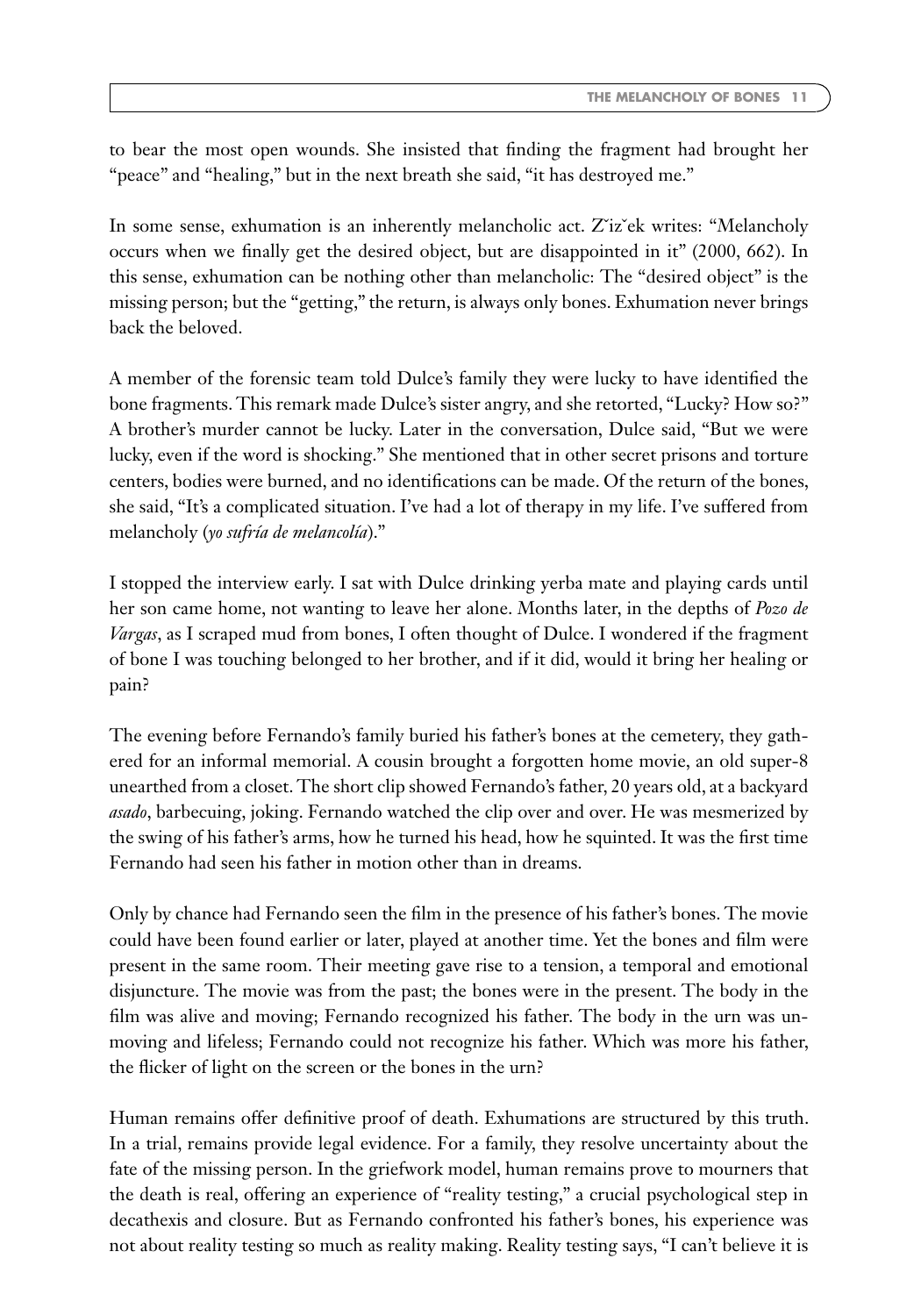him; it can't be him." Reality making says "I will myself to believe it is him; it must be him." The effort to recognize a father in bones is not the work of decathexis—severing ties and withdrawing energy—but of cathexis—investing energy and cultivating attachment.

It bears repeating that the strange word "cathexis" is a neologism, the translation of the very ordinary German word *Besetzung*, which has a range of meanings like "to charge" as with electricity, "to occupy" as with troops or with thoughts, and "to set in place" like a jewel (Gay 2006, n465; Laqueur 1992, 242). To set bones in place takes labor. Achille Mbembé notes that bones embody a tension between "their strange coolness on one hand, and on the other, their stubborn will to mean, to signify something" (2003, 35). Fernando was trying to charge his father's bones with meaning, to occupy their cool presence with love.

After the memorial, Fernando sat on the edge of the bed next to the urn. He felt an urgency to recognize his father. Soon the bones would be gone. Between mass grave and cemetery, his father's body was surfacing only briefly, from burial to burial. There was little time. And then it happened. Suddenly, "he was real." Fernando curled his body around the urn and "cried like a baby all night."

In his sensitive tracing of responses to death among Hyolmo Buddhists in Nepal, Robert Desjarlais (2016) draws on the concept of "poiesis." Originating in Greek thought and elaborated by modern philosophers like Hannah Arendt, it means "to act, to do, to make" and is related to the terms "poetics" and "poetry." Desjarlais identifies how mourning (as well as dying) draws on this "creative making," a striving to make meaning of our lives and circumstances. Desjarlais writes that through poiesis, "people fashion something out of the elements of their lives, even if those elements are bone bare, at times" (2016, 12).

From bare bones, Fernando fashioned his father. A strong spirit of poiesis runs through experiences of exhumation. There is creative making in the struggle to recognize the missing person in the fragments of bone and in the imaginative work to connect dream fragments, photos, and film clips to trace the shape of the beloved.

# **The Brothers**

Several months later, Fernando and I met again. On a summer evening, the intense heat of the day had softened. We sat at a sidewalk café and drank orange soda. He was eager to talk. He said, "I have to tell you about this crazy thing that happened since I saw you last." He paused for dramatic effect. "We had a funeral for my uncle."

"Where did they find his body?" I scanned my memory for recent identifications.

"Well, they didn't find it, not exactly."

Fernando's father and his uncle were both political leaders in the resistance. When the remains of Fernando's father were found, there was initially some uncertainty as to which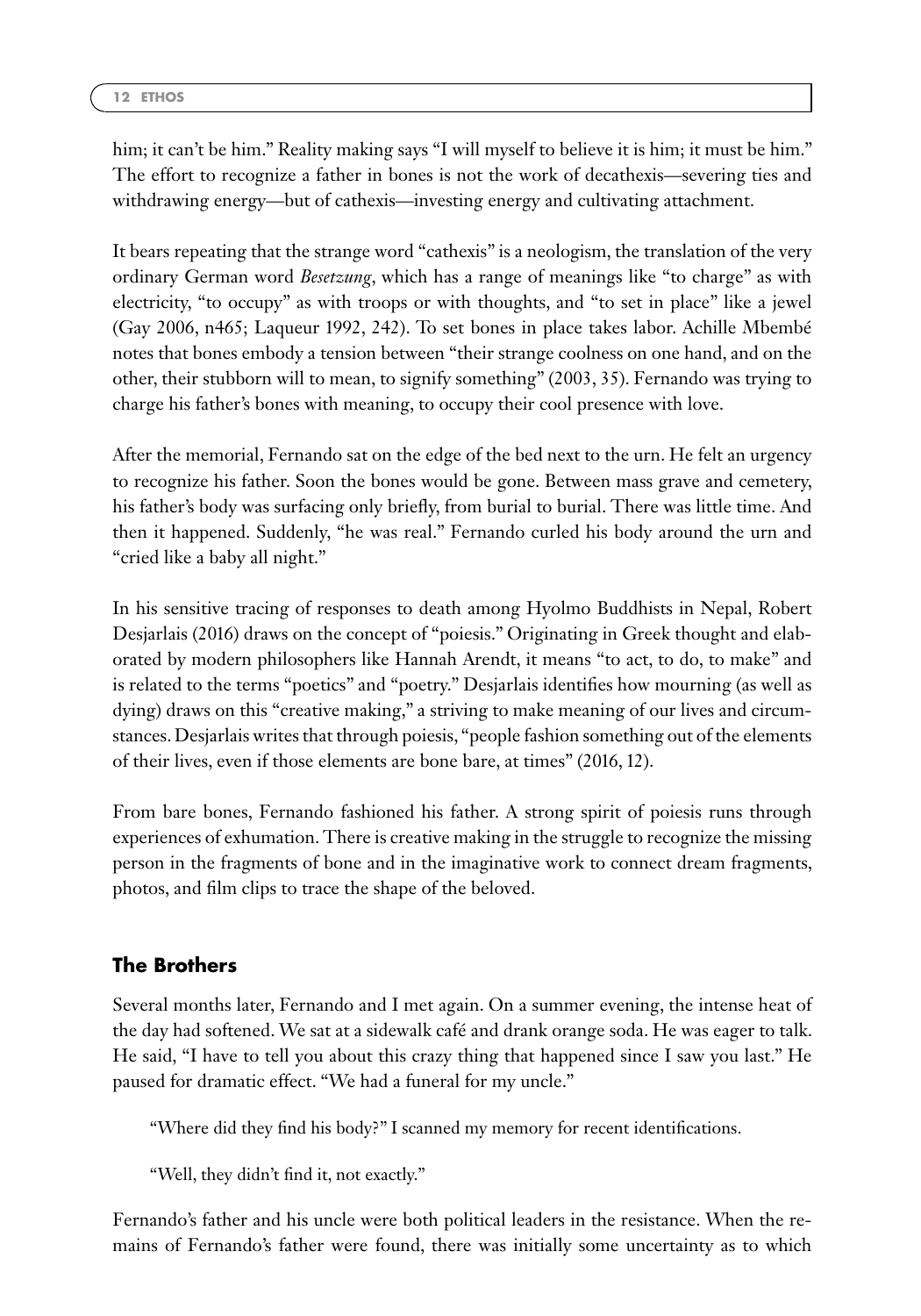brother had been discovered. When the body was finally identified as Fernando's father, his cousin Eduardo was very disappointed. "Eduardo really thought it was going to be his father that they found. We all did." Eduardo accompanied Fernando to see the bones in the EAAF lab and came to the memorial. "He was kind of jealous," said Fernando. "He wanted the same thing."

In my fieldwork in Guatemala, I encountered a similar situation. Two brothers had been disappeared and exhumation recovered a single skeleton. Traditional forms of forensic identification could not determine which brother had been found. DNA analysis was inconclusive: Neither brother had children, and with only maternal and paternal samples to analyze, there was no way to distinguish between them. The uncertainty was a source of pain for the family. Who had been found? Their father had a dream in which the younger son appeared to him to say it was his body. In the archives of the forensic lab, the case file reflects the scientific view that the recovered remains could be those of either brother, but for the family, the dream identification was conclusive.<sup>3</sup>

Three years after Fernando's father was identified, Eduardo surprised the family by announcing that he was organizing a funeral for his father, body or no body. He had bought a plot at Chacarita Cemetery in Buenos Aires and made all the arrangements. When Eduardo called Fernando to invite him, he said, "My father is just as dead as your father, and I deserve a memorial too." The way Eduardo saw it, his father was probably killed in a death flight, in which soldiers threw prisoners, alive but heavily drugged, from military airplanes into the sea. Very few bodies of people killed in death flights have ever been recovered. Eduardo had decided there was no hope that his father's remains would be found. He had spoken with a priest who assured him there could be a memorial mass without a body.

Fernando said, "Eduardo was kind of defensive. He wanted me to tell him it was okay with me. Well, sure, why not? If it makes him happy." However, not everyone in the family saw it that way. Eduardo's half-brother Matias was adamantly opposed. Ten years older, the child of his father's first marriage, Matias is an artist who lives in Lisbon. He argued that their father would not want a mass, and without a body, it made no sense to have a funeral anyway. As Fernando related the brothers' debate, Eduardo said, "I want to go to the cemetery and have a place to remember my father." Matias replied, "But you *don't* remember him. I do, and he would hate this." For Matias, a grave in Chacarita was not what his revolutionary father would want. Matias had not even wanted to search for his father's body; he did not support exhumations.

#### **Absence as Presence**

In 1985, at one of the earliest exhumations carried out by the EAAF, a group of Madres of Plaza de Mayo hurled stones and shouted insults at the team, who reacted with disbelief and shock, imagining themselves as allies (Joyce and Stover 1991; Rosenblatt 2015). Led by outspoken activist Hebe de Bonafini, a large and powerful faction of the Madres stridently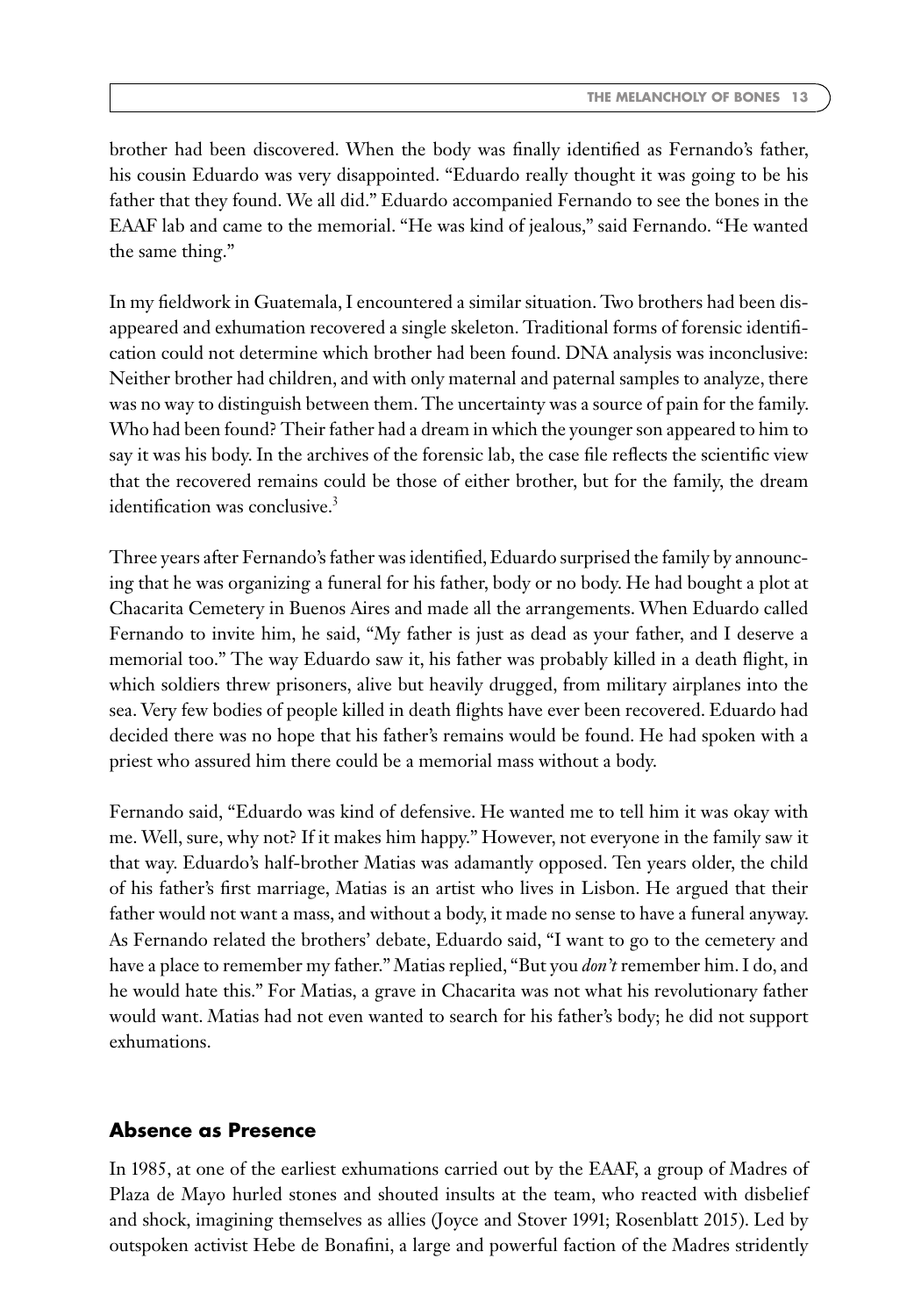opposes exhumation. As one mother explained: "We reject exhumations, because we want to know who the murderers are – we already know who the murdered are!" (Brysk 1994, 688).

Families of the missing do not always support exhumation, a fact that has received little attention in forensic scholarship (Rosenblatt 2015). Anthropologists Derek Congram and Ariana Fernández have made the critique that the "subject of mixed support for mass grave exhumations by primary stakeholders (mainly families of the victims) has been largely, shamefully, avoided in forensic anthropology literature" (Congram and Fernández 2010, 23).

In 2001, under the auspices of Poland's Institute for National Remembrance, an exhumation broke ground to investigate the Jedwabne pogrom of 1941, in which over 300 members of the local Jewish community were massacred. The exhumation was suspended when an international coalition of rabbis objected, citing Jewish law forbidding disturbing the dead (Rosenblatt 2015, 130).

Families in Cyprus and Spain have opposed exhumations (Congram and Fernández 2010; Kovras and Loizides 2011; Renshaw 2011; Sant Cassia 2005). A high-profile case involved the family of poet Federico García Lorca, who publicly opposed a proposal to exhume his body from a suspected mass grave. In a letter to *The New Yorker* in 2009, Lorca's niece wrote:

We would choose to leave Lorca where he is, in the company of all victims, whether named or unnamed, whether remembered silently by their relatives or forgotten because they have none. We feel that the best way to remember all victims of the terrible crimes committed by Franco's troops is to preserve and protect this burial ground, where Lorca is one victim among many (quoted in Rosenblatt 2015, 68).

In Lorca's case, the family's wishes were overruled, and the suspected mass grave was exhumed to much media attention. In the end, no bodies were found at the site (Sime 2013, 46).

Although families and communities oppose exhumation for a variety of reasons, a common thread is the sense that returning bodies to families is an attempt to avoid reckoning with the past by minimizing the effects of violence, surreptitiously converting a political open wound into an apolitical private grief. The faction of Madres de Plaza de Mayo who oppose of exhumation articulates this position. One mother said, "We don't agree with the exhumation of the bodies… they want to eradicate the problem of the disappearances because then there are no more *desaparecidos* only dead people" (Graciela de Jeger quoted in Fisher 1989, 129). Madres leader Hebe de Bonafini put it this way: "Many want the wound to dry so that we will forget. We want it to continue bleeding" (quoted in Robben 2005, 144). Such a stance rejects any notion of "closure" in favor of a wound left purposefully open—strategically creating a problem that cannot be eradicated—in what could be described as a willful political melancholia (Butler 2003; Honig 2013; Eng and Kazanjian 2003).

In this perspective, disappearance is not just a personal loss, but a social wound of significant political power that should not be allowed to close. It should remain open—and families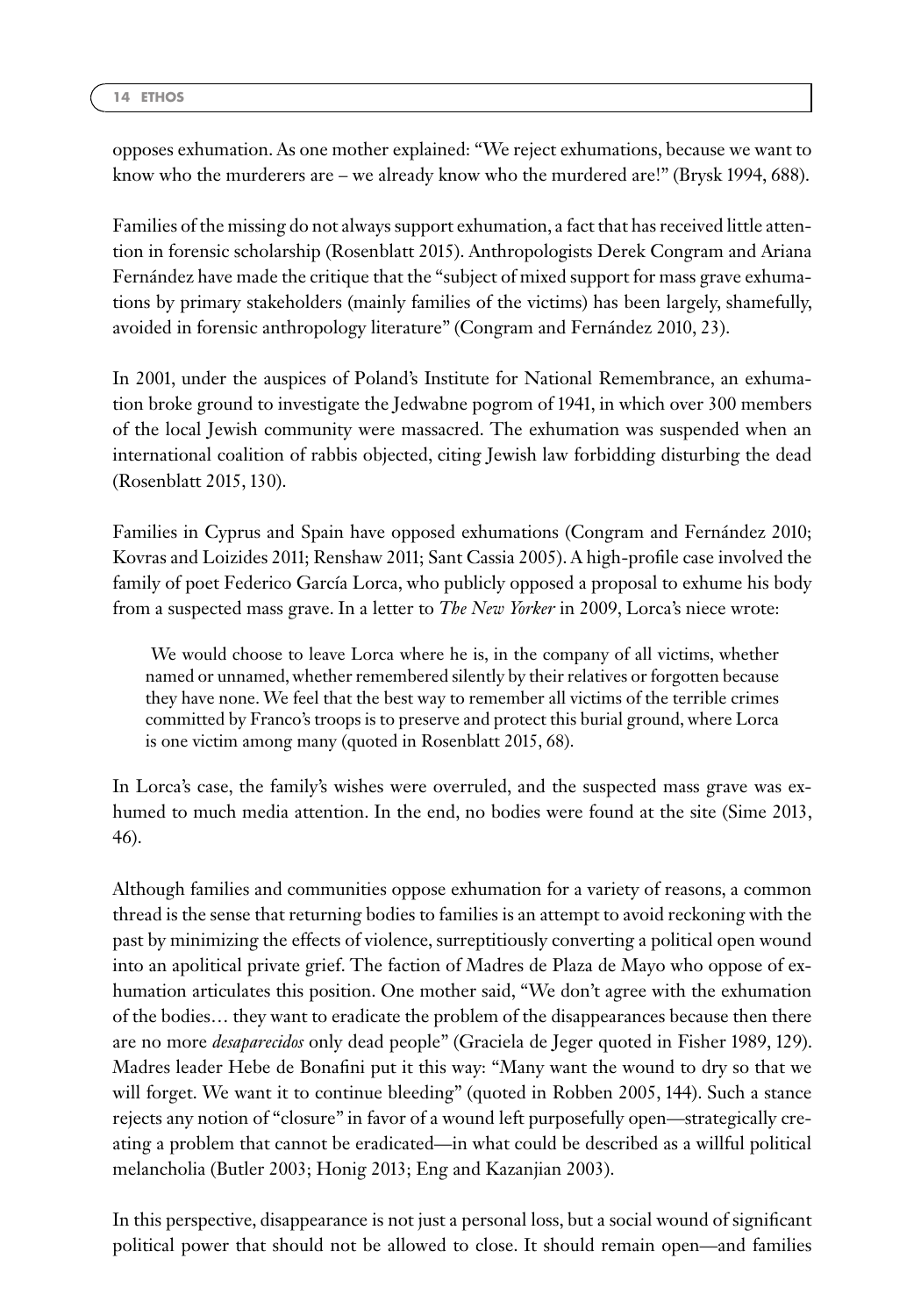should work to keep it from closing. The Madres situate their loss within an ongoing political commitment. To quote Hebe de Bonafini again, "The tremendous affection we have for our children is not expressed properly by looking for a pile of bones. Our children are something else, they have become something else, they are in all of those who continue their political struggle" (quoted in Rosenblatt 2015, 99). This double action of refusing exhumation and enlarging their political agenda to encompass forms of activism that do not center on disappearance is an agentive response to loss, a creative making. Just as poiesis is evident in the imaginative attempt to recognize a father in exhumed bones, so is it evident in the refusal to look for bones.

Judith Butler writes that "one mourns when one accepts that by the loss one undergoes one will be changed, possibly forever. Perhaps mourning has to do with agreeing to undergo a transformation (perhaps one should say *submitting* to a transformation) the full result of which one cannot know in advance" (2004, 21, original emphasis). For family members mourning the disappeared, the transformative experience of exhumation involves submission to the violent loss of loved ones. But it also involves creative making, the poesis of striving for meaning among the bare bones of those losses.

Building on Robert Desjarlais' theorization, I propose to call this creative making anchored in loss a "mourning poiesis." Mourning poiesis can be found in the desire for exhumation as well as its rejection. It can be found in projects like commemorative tiles (*baldosas*) placed at the site of kidnappings—on sidewalks, the walls of schools, in front of hospitals—interpolating the desaparecidos into the daily life of the city (Samanes and Quiroga 2015). Mourning poiesis can be found at street marches and protests when the names of the disappeared are read aloud and met with the cry of "*presente!*" in call and response. The dead are named and made present in the political life of the community.

The insistence on the ongoing presence and political power of the dead found in these projects is diametrically opposed to closure. These practices of mourning poiesis cultivate attachment to the missing, invest energy in the disappeared, and assert the vital immediacy of the dead. They place the responsibility for this work not just with the families of the missing, but with the community, expanding the role of mourner from the individual to the collective.

## **Angels and Atheists**

Eduardo and Matias argued about the memorial for several weeks. Finally, the half-brothers semi-agreed to a plan. Eduardo would do whatever he wanted at the cemetery. Matias would skip the cemetery but come to the *velorio* (wake) afterward. All was well until Matias saw a photo of the tombstone Eduardo had selected: an imposing marble angel. That was the last straw.Matias, deeply offended that his Marxist father was to be commemorated with Catholic symbolism, stayed in Lisbon. Eduardo went ahead with the funeral and wake without him.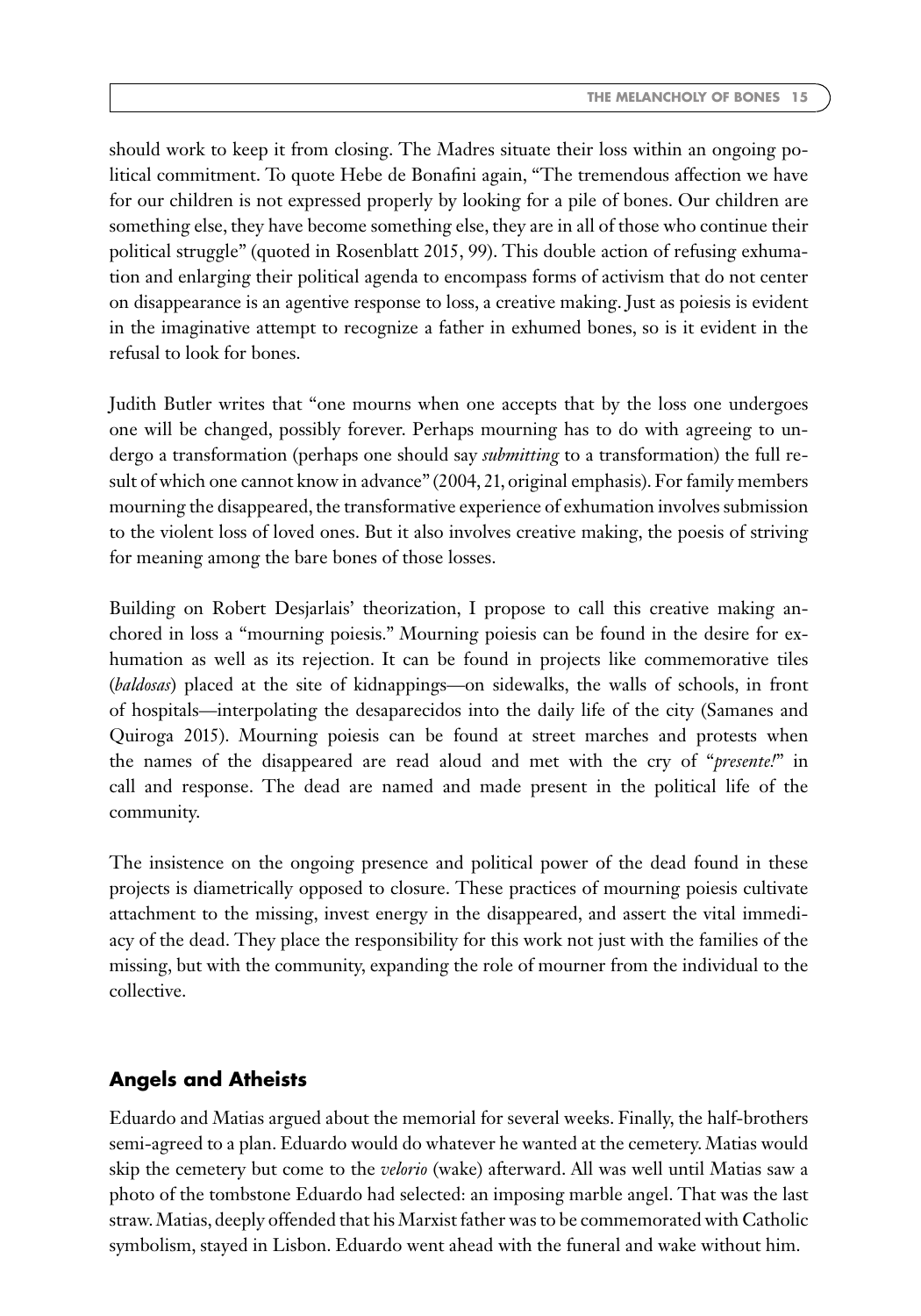When I asked Fernando what he thought his uncle would make of all this, he said that Eduardo seemed happier and more at peace since the funeral. "And that's what matters." He paused. "But my uncle was a leftist revolutionary, an atheist. He doesn't want his name on a goddamn angel, that's for sure."

As the story of Fernando and his cousins illustrates, there is no single way to consider exhumation, to experience grief, to assign meaning to human remains, or to perform funerary ritual. One brother finds meaning in Catholic funeral mass and a marble angel, and one brother finds meaning in Marx and the angel of history, facing the wreckage of the past (Benjamin 2019).

The transformative experience of exhumation encompasses a multiplicity of responses. Within one family opinions proliferate, experiences differ, and approaches diverge. Even a single person's feelings may shift, conflict, and be paradoxical. I once asked Fernando about the possibility of finding his mother's body. He said, "If it happens, okay, but I'm not really looking for it."When I asked him why, he said that he was not sure he wanted "to go through all that again." Only a few minutes earlier he had told me that finding his father was a turning point in his life—an experience that had allowed him deeper levels of loving connection with his girlfriend and had made him ready for fatherhood. Fernando describes his experiences of exhumation in terms of both renewal and depletion as Dulce describes hers as both healing and painful. The transformative experience of exhumation contains multitudes.

## **The Myth of Closure**

While *Mourning and Melancholia* (1968) is Freud's most influential work on grief, it does not represent his final thoughts on the subject. In later years, Freud substantially revised his views.<sup>4</sup> No longer did he see grief in terms of the clean sundering of attachments. He came to see the ego as what Tammy Clewell describes as an "elegiac formation" (2004, 65) constituted by the traces of losses. In *The Ego and the Id*, written in 1923, Freud reflects on his original theorization of melancholia and writes, "At that time, however, we did not appreciate the full significance of this process and did not know how common and how typical it is," and how in fact, its characteristic process "makes an essential contribution towards building up what is called its 'character'" (Freud 1989, 27). Rather than a pathological process, Freud came to see melancholy as a deeply human process, indeed the process that makes us human.

In part, Freud's revisions came through his own experiences of loss. In 1920, his beloved daughter, Sophie, who he called his "Sunday Child," died in the flu epidemic. Her young son died three years later. These deaths affected him deeply. Nine years after Sophie's death, Freud wrote to his friend and colleague, the Swiss psychiatrist, Ludwig Binswanger to offer condolences at the news of the death of Binswanger's son:

We know that the acute sorrow we feel after such a loss will run its course, but also that we will remain inconsolable, and will never find a substitute. No matter what may come to take its place, even should it fill that place completely, it remains something else. And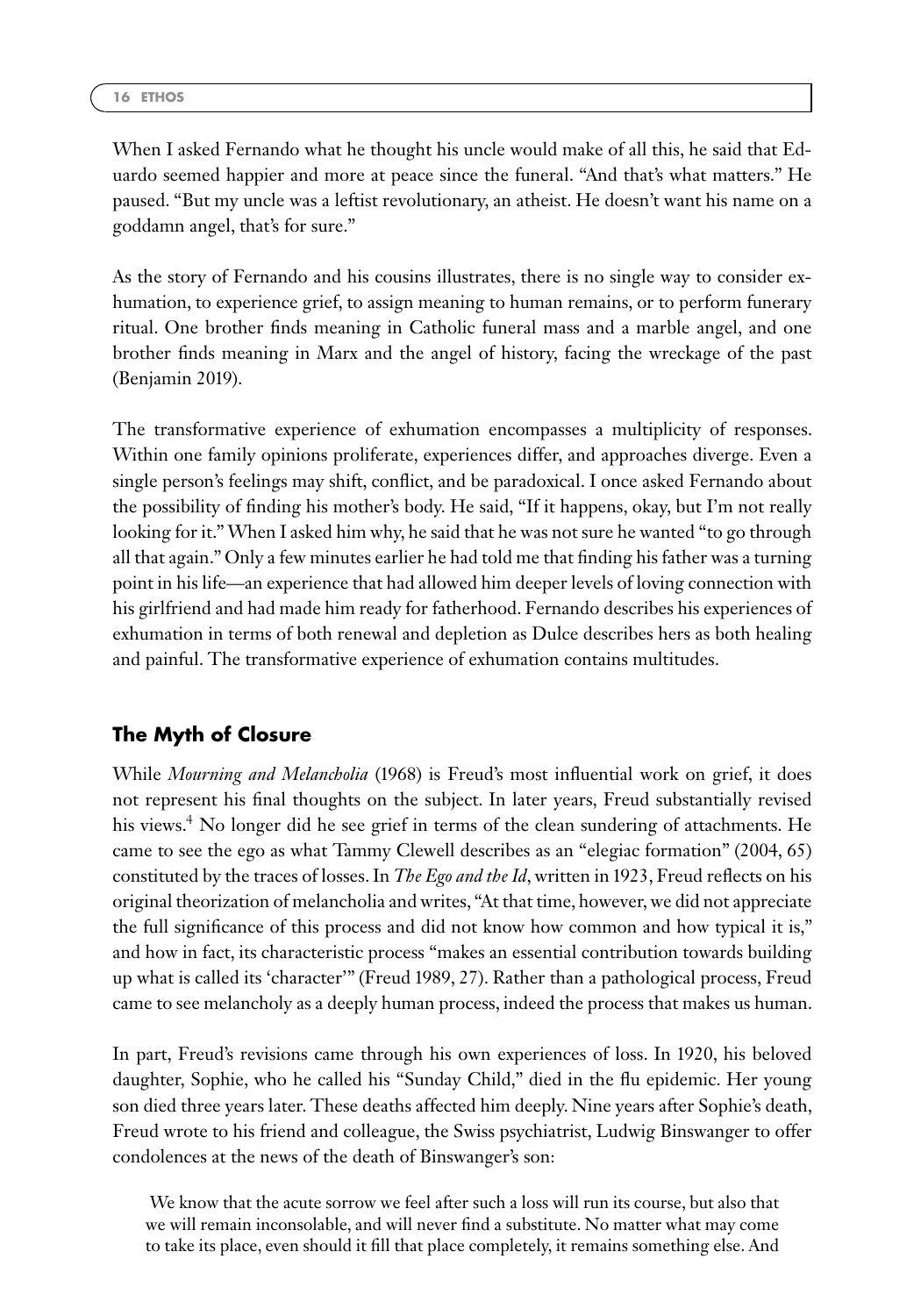that is how it should be. It is the only way of perpetuating a love that we do not want to abandon (Freud 1992, 386)

Grief persists in its complexity and mystery as "something else"—for a long time, maybe forever. Losses leave traces. As the Argentine writer Jorge Luis Borges wrote: "We are our memory/we are that chimerical museum of shifting shapes/that pile of broken mirrors" (1999, 271). From these fragments we construct ourselves as mature humans, aware of fragility, interdependent with others.

Like Freud, psychologist and grief researcher Pauline Boss also revised her influential theory of Ambiguous Loss. After working closely with families of those missing in the September 11th attacks in New York, she came to reject the closure model, calling closure "a myth" and concluding that families of the missing could experience non-pathological courses of grief independent of the discovery of human remains (2004).

In recent psychological research, a linear closure model of grief has gradually given way to models that favor meaning-making over closure, accept zigzagging paths, not just linear stages, recognize ambiguity without pathology, and acknowledge continuing bonds between the living and dead rather than commanding decathexis (Bonanno 2009; Boss 2006; Valentine 2008). But the linear model of grief continues to hold powerful sway. It informs clinical treatment as many psychologists and grief counseling programs continue to hold "closure" as a therapeutic goal (Boss 2006). Arguably, traces of this model can be detected in the increasing medicalization of grief evident in the revisions of the DSM-V (Wakefield 2013). Popular discourse too, from self-help books to sympathy cards and Wikipedia entries, echo refrains of closure (Boss 2006; Bonanno 2009).

Forensic teams and their sponsoring agencies, like other groups, continue to be deeply informed by a linear model of grief and explicitly reference "closure" as their objective. However, even as "closure" dominates the forensic discourse, ethnographic study of forensic practice reveals experiences of families of the missing that do not fit neatly within these models of grief.

## **On Elegiac Transformative Experience**

Transformative experiences substantively change how we live in the world, our sense of self, our ways of making meaning, and our fears and our desires (Carel, Kidd, and Pettigrew 2016; Paul 2014). The transformative experiences of exhumation I have explored here bear notable features. They are inextricably bound to violence, death, and mourning. They encompass a wide range of emotional valences. They are characterized by creative making under conditions of violence, loss, and constraint—what I have called a mourning poiesis. Finally, they involve individual and collective experience, with both personal and political possibilities.

I use the term "elegiac" in recognition that exhumation is tethered to death and loss but also to denote that exhumation is marked by contradiction, embodied politics, and the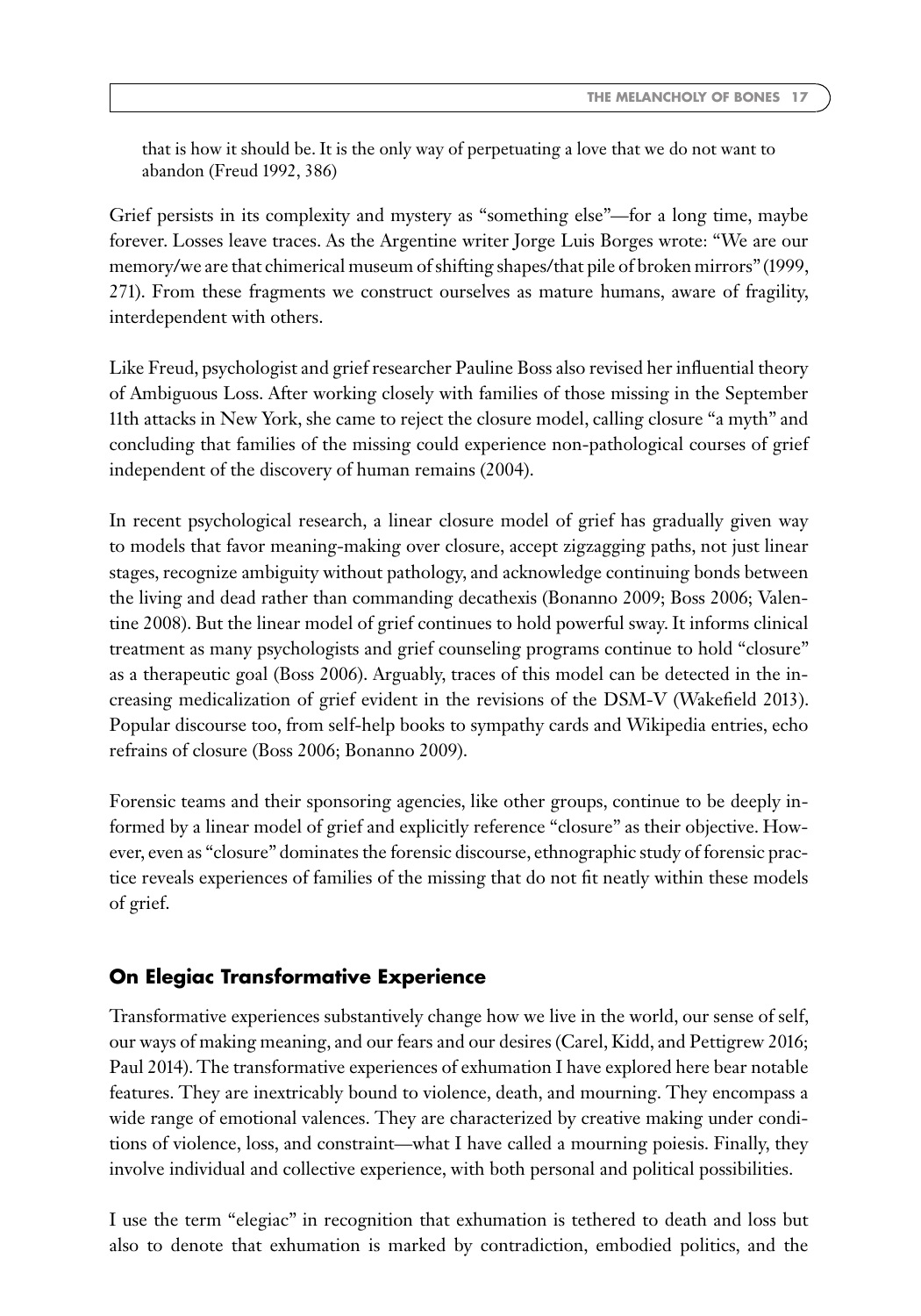intersection of personal and societal histories. Here, I follow Lochlann Jain (2013, 2007) in their development of an "elegiac politics" of cancer, which does not disavow death and insists on "pushing" together with the private and public faces of cancer (2007, 89), and Angela Garcia's theorization of the "elegiac addict," which draws attention to the meeting of personal and historical loss (2008).

The elegiac transformation of exhumation does not promise definitive closure or inevitable progress toward healing. Transformative experiences can be positively or negatively valenced, containing both joy and sorrow (Carel and Kidd 2019; Paul 2014). The birth of a child and the death of a child are both deeply transformative experiences. Exhumations can open old wounds, reveal deep divisions, and stir disagreements. But they can also offer new possibilities: to recognize the father and in so doing discover in oneself the readiness to be a father. The elegiac transformation has the potential to hurt and heal. Sometimes it does both at once, in the same gesture, in the same breath, as Fernando described the return of his father's remains as a valuable turning point he would not want to endure again, and Dulce felt healed and destroyed by her brother's remains. An elegiac transformative experience encompasses positive and negative valences and can contain paradoxes.

Transformative experience, as theorized in L.A. Paul's (2014) foundational work, centers on decision-making and personal life choices like having a child. As an aftereffect or residue of violence, exhumation concerns a very different kind of transformation. Exhumation is always already tied to experiences of violence, which bring change through terror and force negating decision, choice, and consent. Elegiac transformation is thus in dialogue with recent work, which expands Paul's theory of transformative experience to include contingency, vulnerability, and subjection (Carel and Kidd 2019). Exhumations are linked with webs of experiences like forced disappearance, political oppression, murder, and mourning, which are transformative in their own right. The elegiac transformation of exhumation is not about decision-making but about going on in the aftermath of violent rupture.

In this going on is a possibility for creative making, what I have called "mourning poiesis." Elegiac transformation remakes the experience of loss within its constraints. Even in circumstances of great pain and difficulty, people find ways of creative-making. Exhumation gives rise to practices of mourning poiesis: acts like giving DNA samples or throwing stones, organizing memorials or refusing to attend them. It may take overtly political form as evident in the inception of the field. The group of graduate students from the University of Buenos Aires who began searching for the disappeared in the 1980s, and became the EAAF, began exhumations as activists, deploying scientific certainty in an agentive response to a regime that used uncertainty as a weapon (Fondebrider 2015; Joyce and Stover 1991). From its beginning, exhumation has been a social and political practice.

Elegiac transformative experience does not disavow the pain and devastation of loss, nor does it deny its creative possibility and political potential. It allows for multiple and paradoxical experiences of meaning-making. The official discourse of exhumation is that opening graves bring mourners closure. Examined with the fine-grained attention that ethnography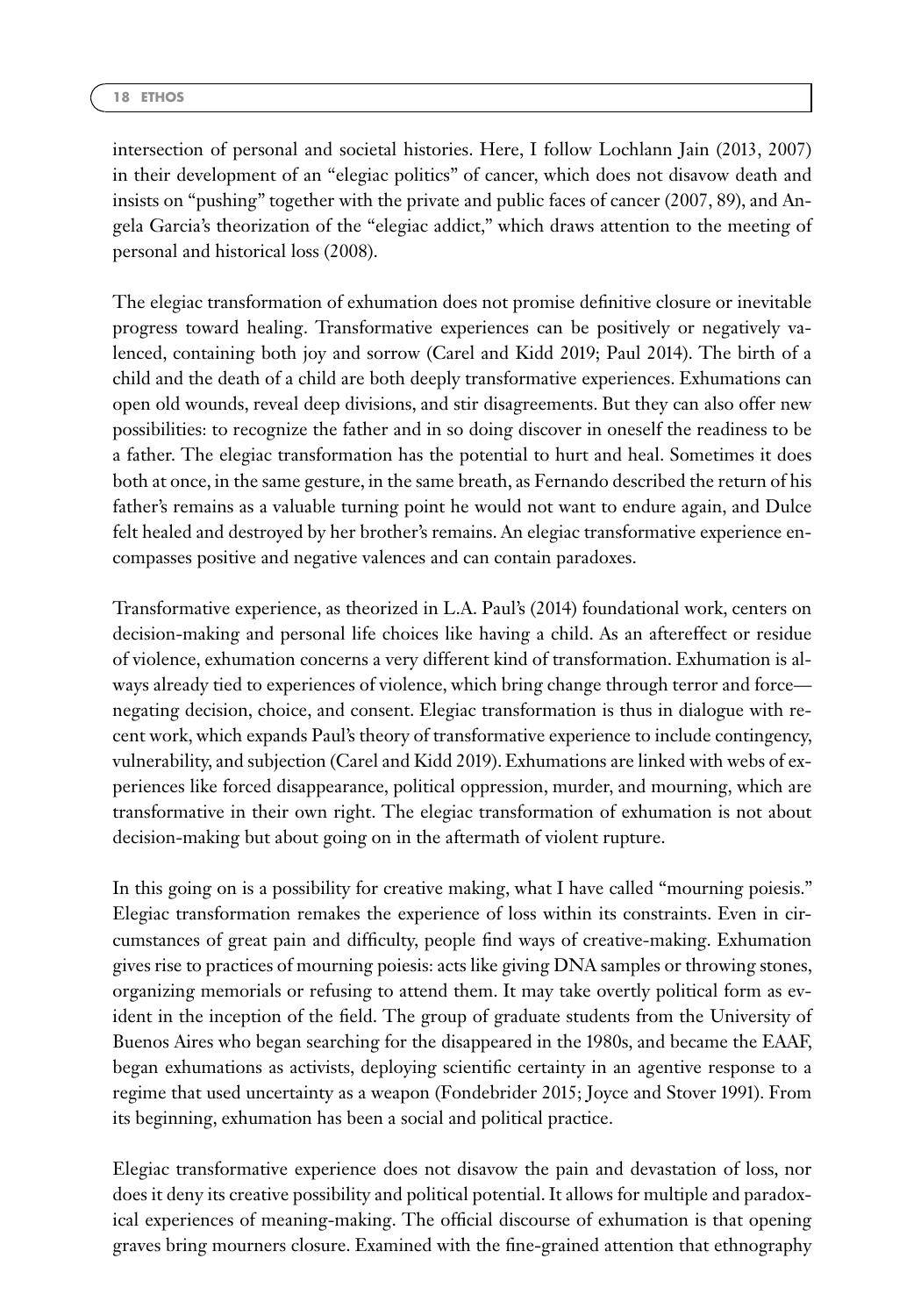allows, family members' experiences of exhumation include open wounds as well as closure, attachment as well as letting-go, devastation as well as rebuilding. In practice, exhumation is a melancholic practice, ambiguously fragmented with pain and healing, an elegiac transformation that builds something new with "that pile of broken mirrors" that is memory, loss, and mourning.

ALEXA HAGERTY is a Research Associate at the University of Cambridge. Leverhulme Centre for the Future of Intelligence; Center for the Study of Existential Risk.

#### **Notes**

**Acknowledgments.** Thank you to the families of the missing who shared their experiences with me and to Fundación de Antropología Forense de Guatemala (FAFG), Equipo Argentino de Antropología Forense (EAAF), and Colectivo de Arqueología, Memoria e Identidad de Tucumán (CAMIT). I am grateful to Susanne Bregnbæk, Tine Gammeltoft, Line Dalsgård, Charlotte Christiansen, Tyler Zoanni, Aja Smith, and the anonymous reviewers for your sensitive reading and valuable suggestions. The research in this article was funded by The Wenner-Gren Foundation, The Social Science Research Council and the National Science Foundation. Prior to fieldwork, this research was reviewed and approved by the Ethical Review Board of Stanford University.

**1.** The figure of 30,000 disappeared is widely cited and symbolically important to families of the missing. The total number of disappeared is not known. The official report issued by the *Comisión nacional sobre la desaparición de personas* in 1984 estimated the number of disappeared at 9000. Not all bodies were hidden in clandestine graves; some bodies were burned, abandoned by roadsides, or left in public in staged armed confrontations; some living prisoners were pushed from airplanes into bodies of water (Argentina, and Comisión Nacional sobre la Desaparición de Personas 1984; Robben 2018).

**2.** The categories of "families of the missing" and "forensic team members" are not always distinct: Some forensic team members have missing family members.

**3.** Kinsella and Blau (2013) relate a similar story of two brothers in Timor-Leste.

**4.** Charles Briggs (2014) has persuasively argued that Freud's early writings on mourning and melancholy have been interpreted in an overly linear manner, at least in part due to issues of translation, which failed to capture Freud's intent. Nevertheless, griefwork is commonly understood to be a linear.

#### **References**

- Adler, Emanuel, and Peter M. Haas. 1992. "Conclusion: Epistemic Communities, World Order, and the Creation of a Reflective Research Program." *International Organization* 46 (1): 367–90.
- Alonso, Modesto, and Doménica Klinar. 2015. "Los psicólogos en Argentine: Relevamiento Cuantitativo 2012." *V Congreso Internacional de Investigación y Práctica Profesional en Psicología XX Jornadas de Investigación Noveno Encuentro de Investigadores en Psicología del MERCOSUR*. 2013, Buenos Aires, Facultad de Psicología– Universidad de Buenos Aires.
- Argentina, and Comisión Nacional sobre la Desaparición de Personas. 1984. *Nunca más: informe de la Comisión Nacional sobre la Desaparición de Personas*. Buenos Aires: EUDEBA.
- Balán, Jorge. 1991. *Cuéntame Tu Vida: Una Biografía Colectiva Del Psicoanálisis Argentino*. Planeta.
- Bass, Jeffrey. 2006. "In Exile from the Self: National Belonging and Psychoanalysis in Buenos Aires." *Ethos* 34 (4): 433–55.

Benjamin,Walter. 2019. *Reflections: Essays, Aphorisms, Autobiographical Writings*. Boston: Houghton Mifflin Harcourt.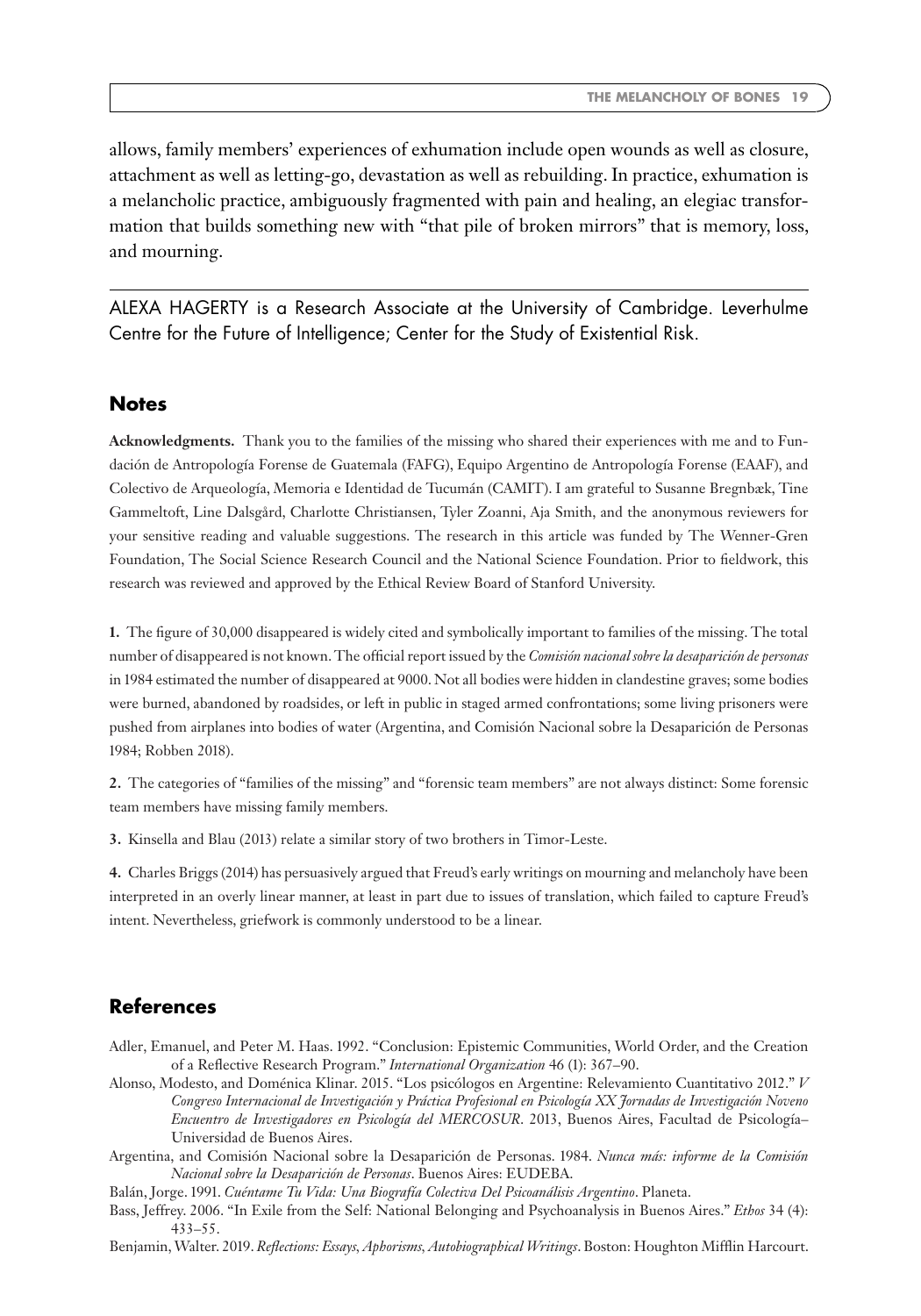- Bickford, Louis, Patricia Karam, Hassan Mneimneh, and Patrick Pierce. 2009. *Documenting Truth*. New York: International Center for Transitional Justice.
- Blaauw, Magriet, and Virpi Lähteenmäki. 2002. "Negación y Silencio o Reconocimiento y Revelación de La Información." *Revist Internacional de La CruzRoja* no. (848):. [https://www.icrc.org/es/doc/resources/](https://www.icrc.org/es/doc/resources/documents/misc/5ted5u.htm) [documents/misc/5ted5u.htm](https://www.icrc.org/es/doc/resources/documents/misc/5ted5u.htm)
- Bloch, Maurice, and Jonathan P. Parry. 1982. *Death and the Regeneration of Life*. Cambridge; New York: Cambridge University Press.
- Bonanno, George A. 2009. *The Other Side of Sadness: What the New Science of Bereavement Tells Us About Life After Loss*. First Trade Paper Edition. New York: Basic Books.
- Bonnin, Juan Eduardo. 2018. *Discourse and Mental Health: Voice, Inequality and Resistance in Medical Settings*. New York: Routledge.
- Borges, Jorge Luis. 1999. *Selected Poems*. Edited by Alexander Coleman. New York: Penguin Books.
- Boss, Pauline. 2004. "Ambiguous Loss Research, Theory, and Practice: Reflections after 9/11." *Journal of Marriage and Family* 66 (3): 551–66.
- Boss, Pauline. 2006. *Loss, Trauma, and Resilience: Therapeutic Work with Ambiguous Loss*. New York: WW Norton & Company.
- Boss, Pauline. 2009. *Ambiguous Loss: Learning to Live with Unresolved Grief*. Cambridge: Harvard University Press.
- Braun, Julia & María Lucila Pelento Braun, Julia, and María Lucila Pelento. 2006. "Las vicisitudes de la pulsión de saber en ciertos duelos especiales." In Violencia de estado y psicoanálisis. In Violencia de Estado y psicoanálisis, edited by Janine Puget and René Kaës, 91-107 Buenos Aires Centro Editor de América Latina.
- Briggs, Charles L. 2014. "Dear Dr. Freud." *Cultural Anthropology* 29 (2): 312–43.
- Brotherton, P. Sean. 2016. "5.2 Psychoanalysis in Buenos Aires." In *The Routledge Handbook of Medical Anthropology*, edited by Lenore Manderson, Elizabeth Cartwright and Anita Hardon, 102–3. New York: Routledge.
- Brysk, Alison. 1994. "The Politics of Measurement: The Contested Count of the Disappeared in Argentina."*Human Rights Quarterly* 16: 676–92.
- Butler, Judith. 2003. *Precarious Life: The Powers of Mourning and Violence*. London; New York: Verso.
- Cheng, Anne Anlin. 2001. *The Melancholy of Race: Psychoanalysis, Assimilation, and Hidden Grief*. New York: Oxford University Press.
- Comisión Nacional sobre la Desaparición de Personas. 1984. *Nunca Más. Informe de la Comisión Nacional sobre la Desaparición de Personas*. Buenos Aires: EUDEBA.
- Clewell, Tammy. 2004. "Mourning beyond melancholia: Freud's psychoanalysis of loss." *Journal of the American Psychoanalytic Association* 52 (1): 43–67.
- Carel, Havi, and Ian James Kidd. 2019. "Expanding Transformative Experience." *European Journal of Philosophy* 28 (1): 199–213.
- Carel, Havi, Ian James Kidd, and Richard Pettigrew. 2016. "Illness as Transformative Experience." *The Lancet* 388 (10050): 1152–3.
- Congram, Derek, and Ariana Fernández. 2010. "Uncovering Trauma: The Exhumation and Repatriation of Spanish Civil War Dead." *Anthropology News* 51(3): 23–24.
- Corti, Lucia. 2010. "Mourning the Disappeared." *JCFAR: Journal of the Centre for Freudian Analysis and Research* 20: 11–42.
- Crossland, Zoë, and Rosemary A. Joyce, eds. 2015. *Disturbing Bodies: Perspectives on Forensic Anthropology*, 1st ed. Santa Fe, NM: School for Advanced Research Press.
- Dagfal, Alejandro. 2009. *Entre París y Buenos Aires: La Invención Del Psicólogo (1942-1966)*. Buenos Aires: Paidós.
- Davies, Douglas J. 2000. "Robert Hertz: The Social Triumph over Death." *Mortality* 5 (1): 97–102.
- Desjarlais, Robert. 2016. *Subject to Death: Life and Loss in a Buddhist World*. Chicago: University of Chicago Press.
- Ehlers, Anke, and Regina Steil.. 1995. "Maintenance of intrusive memories in posttraumatic stress disorder: A cognitive approach." *Behavioural and cognitive psychotherapy* 23, no. (3): 217–249.
- Eng, David L., and David Kazanjian, eds. 2003. *Loss: The Politics of Mourning*. Berkeley: University of California Press.
- Engelke, Matthew. 2019. "The Anthropology of Death Revisited." *Annual Review of Anthropology* 48: 29–44.
- Ferrándiz, Francisco, and Antonius C. G. M. Robben, eds. 2015. *Necropolitics: Mass Graves and Exhumations in the Age of Human Rights*. Philadelphia: University of Pennsylvania Press.
- Fisher, Josephine. 1989. *Mothers of the Disappeared*. London: South End Press.
- Fondebrider, Luis, and Luis Bosio. 2014. "The practice of forensic sciences in Argentina." In *The Global Practice of Forensic Science*, edited by Douglas H. Ubelaker, 5–11. New York: John Wiley & Sons .
- Fondebrider, Luis. 2015. "Forensic anthropology and the investigation of Political violence." In *Necropolitics*, edited by Ferrándiz, Francisco and Antonius C. G. M. Robben, 41–52. Philadelphia, PA: University of Pennsylvania Press.
- Freud, Sigmund (1856–1939). 1968. "Mourning and Melancholia." In *Standard Edition of the Complete Psychological Works of SigmundFreud Volume XIV (1914-1916): On the History of the Psycho-Analytic Movement, Papers on*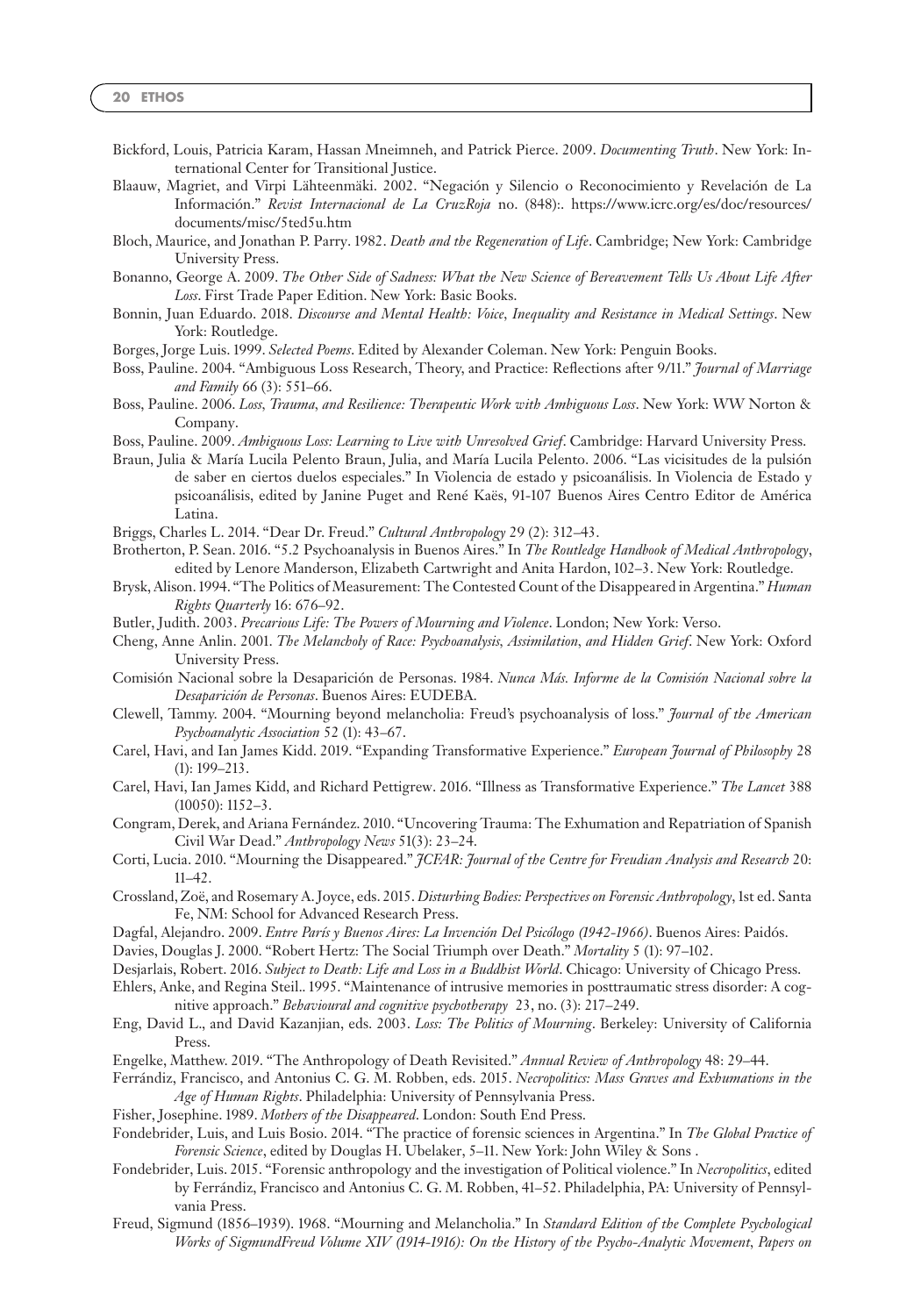*Metapsychology, and Other Works.* Translated and edited by James Strachey, Anna Freud, Alix Strachey and Alan Tyson, 237–58. London: Hogarth Press.

Freud, Sigmund, 1989. *The Ego and the Id*. New York, N.Y.: W.W. Norton & Company.

Freud, Sigmund. 1992. *Letters of Sigmund Freud*. Selected and edited by Ernst L. Freud. New York, NY: Dover.

- Garcia, Angela. 2008. "The Elegiac Addict: History, Chronicity, and the Melancholic Subject."*Cultural Anthropology* 23 (4): 718–46.
- Gay, Peter. 2006. *Freud: A Life for Our Time*. New York: Norton.
- Gessat-Anstett, Élisabeth, and Jean-Marc Dreyfus. 2015. *Human Remains and Identification: Mass Violence, Genocide, and the 'Forensic Turn*. Manchester: Manchester University Press.
- Hagerty, Alexa. 2018. "*Blood and Bone: Families, Forensic Teams and the Poetics Exhuming the Dead*. *."* PhD Diss., Stanford University.
- Hertz, Robert. 1960. *Death and The Right Hand*. Aberdeen: Cohen & West.
- Hollander, Caro. 1992. "Psychoanalysis and State Terror in Argentina." *American Journal of Psychoanalysis* 52 (3): 273–89.
- Hollander, Caro. 1990. "Buenos Aires: Latin Mecca of Psychoanalysis." *Social Research* 57 (4): 889–919.

Honig, Bonnie. 2013. *Antigone, Interrupted*. Cambridge: Cambridge University Press.

- The International Commission on Missing Persons (ICMP). 10 2018. "Implementing Recommendations on Identifying Human Remains in BIH Mortuaries." Press Release, October 10, 2018. [https://www.icmp.int/press](https://www.icmp.int/press-releases/implementing-recommendations-on-identifying-human-remains-in-bih-mortuaries)[releases/implementing-recommendations-on-identifying-human-remains-in-bih-mortuaries](https://www.icmp.int/press-releases/implementing-recommendations-on-identifying-human-remains-in-bih-mortuaries)
- Jain, Lochlann. 2007. "Living in Prognosis: Toward an Elegiac Politics." *Representations* 98 (1): 77–92.
- Jain, Lochlann. 2013. *Malignant How Cancer Becomes Us*. Berkeley: University of California Press.
- Joyce, Christopher, and Eric Stover. 1991. *Witnesses from the Grave: The Stories Bones Tell*. Boston: Little, Brown.
- Keenan, Thomas, and Eyal Weizman. 2011. "Mengele's Skull: Special Issue of Cabinet Journal." *Cabinet* (43): [https://www.cabinetmagazine.org/issues/43/keenan\\_weizman.php](https://www.cabinetmagazine.org/issues/43/keenan_weizman.php)
- Kijak, M., and María L. Pelento. 1985. "El Duelo En Determinadas Situaciones de Catástrofe Social." *Revista de Psicoanálisis* 42 (4): 797–809.
- Kinsella, Naomi, and Soren Blau. 2013. "Searching for Conflict Related Missing Persons in Timor-Leste: Technical, political and cultural considerations." *Stability: International Journal of Security and Development* 2 (1): 10.
- Kovras, Iosif. 2017. *Grassroots Activism and the Evolution of Transitional Justice: The Families of the Disappeared*. Cambridge: Cambridge University Press.
- Kovras, Iosif, and Neophytos Loizides. 2011. "Delaying Truth Recovery for Missing Persons." *Nations and Nationalism* 17 (3): 520–39.
- Lacan, Jacques, and Jacques-Alain Miller. 2013 .*The Ethics of Psychoanalysis 1959-1960: The Seminar of Jacques Lacan*." New York: Routledge .
- Lakoff, Andrew. 2003. "The Lacan Ward: Pharmacology and Subjectivity in Buenos Aires." *Social Analysis* 47 (2): 82–101.
- Laqueur, Thomas W. 2015. *The Work of the Dead: A Cultural History of Mortal Remains*. Princeton: Princeton University Press.
- Laqueur, Thomas Walter. 1992. *Making Sex: Body and Gender from the Greeks to Freud*. Cambridge, MA.: Harvard University Press.
- Leader, Darian. 2009. *The New Black: Mourning, Melancholia, and Depressionm*, Original ed. Minneapolis, MN: Graywolf Press.
- Marsilli-Vargas, Xochitl. 2016. "The Offline and Online Mediatization of Psychoanalysis in Buenos Aires." *Signs and Society* 4 (1): 135–53.
- Mbembé, J.-A., and Libby Meintjes. 2003. "Necropolitics." *Public Culture* 15 (1): 11–40.
- Metcalf, Peter, and Richard Huntington. 1991. Celebrations of Death: The Anthropology of Mortuary Ritual*. Cambridge*; New York: Cambridge University Press.
- Neimeyer, Robert A., Darcy L. Harris, Howard R. Winokuer, and Gordon F. Thornton, eds. 2011. *Grief and Bereavement in Contemporary Society: Bridging Research and Practice*. New York: Routledge.
- Paul, Laurie Ann. 2014. *Transformative Experience*. Oxford: Oxford University Press.
- Plotkin, Mariano Ben. 2003. *Argentina on the Couch: Psychiatry, State, and Society, 1880 to the Present*. Albuquerque: University of New Mexico Press.
- Preitler, Barbara. 2015. *Grief and Disappearance: Psychosocial Interventions*. New Delhi: SAGE Publications India.
- Radden, Jennifer. 2000. *The Nature of Melancholy: From Aristotle to Kristeva*. New York: Oxford University Press.
- Renshaw, Layla. 2011. *Exhuming Loss: Memory, Materiality and Mass Graves of the Spanish Civil War*. Walnut Creek, CA: Left Coast Press.
- Renshaw, Layla. 2013. "The Exhumation of Civilian Victims of Conflict and Human Rights Abuses: Political, Ethical, and Theoretical Considerations." In *The Oxford Handbook of the Archaeology of Death and Burial*, edited by Sarah Tarlow and Liv Nilsson Stutz, 781–800. Oxford, UK: Oxford University Press.